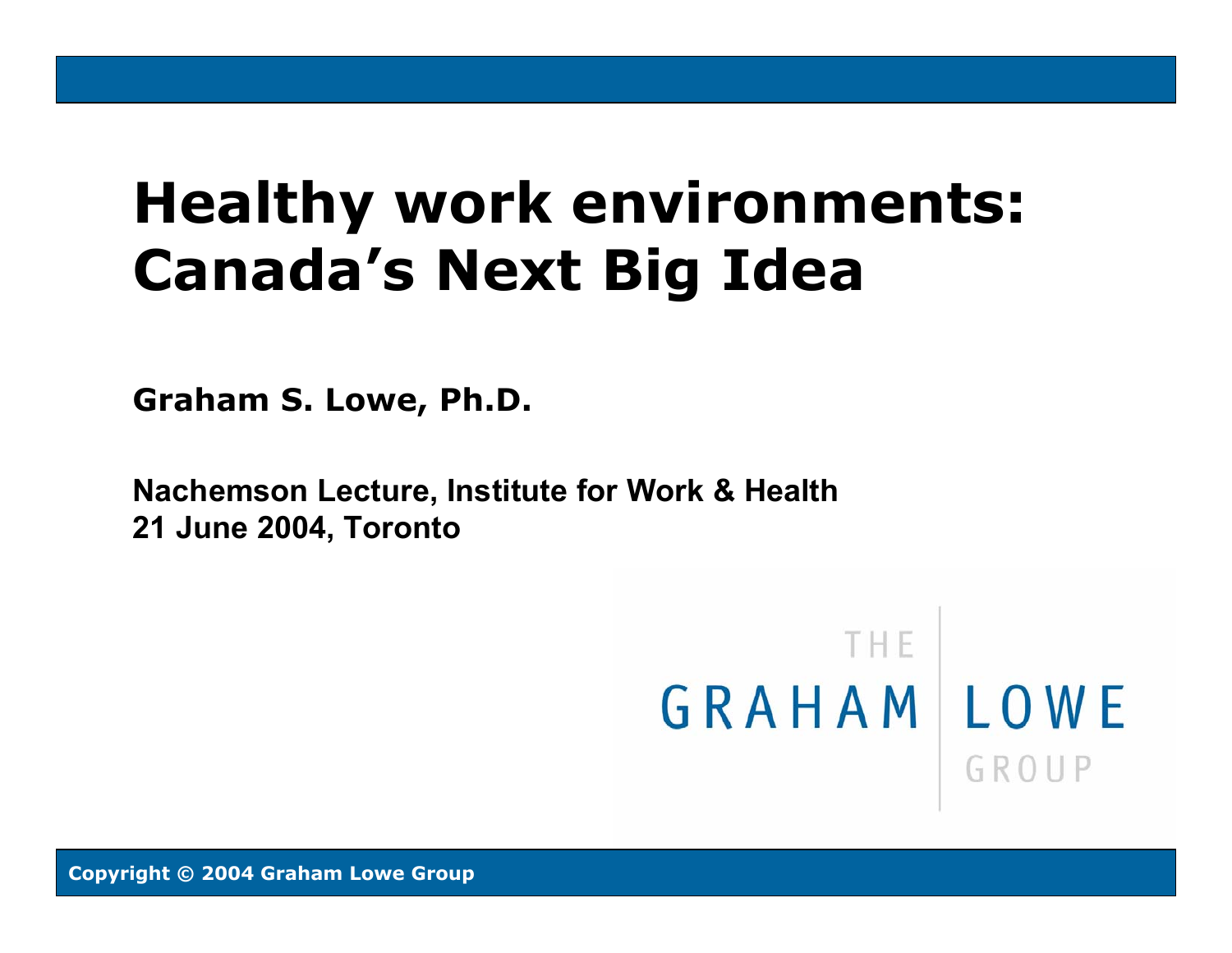

# 1.  $\Rightarrow$  The big idea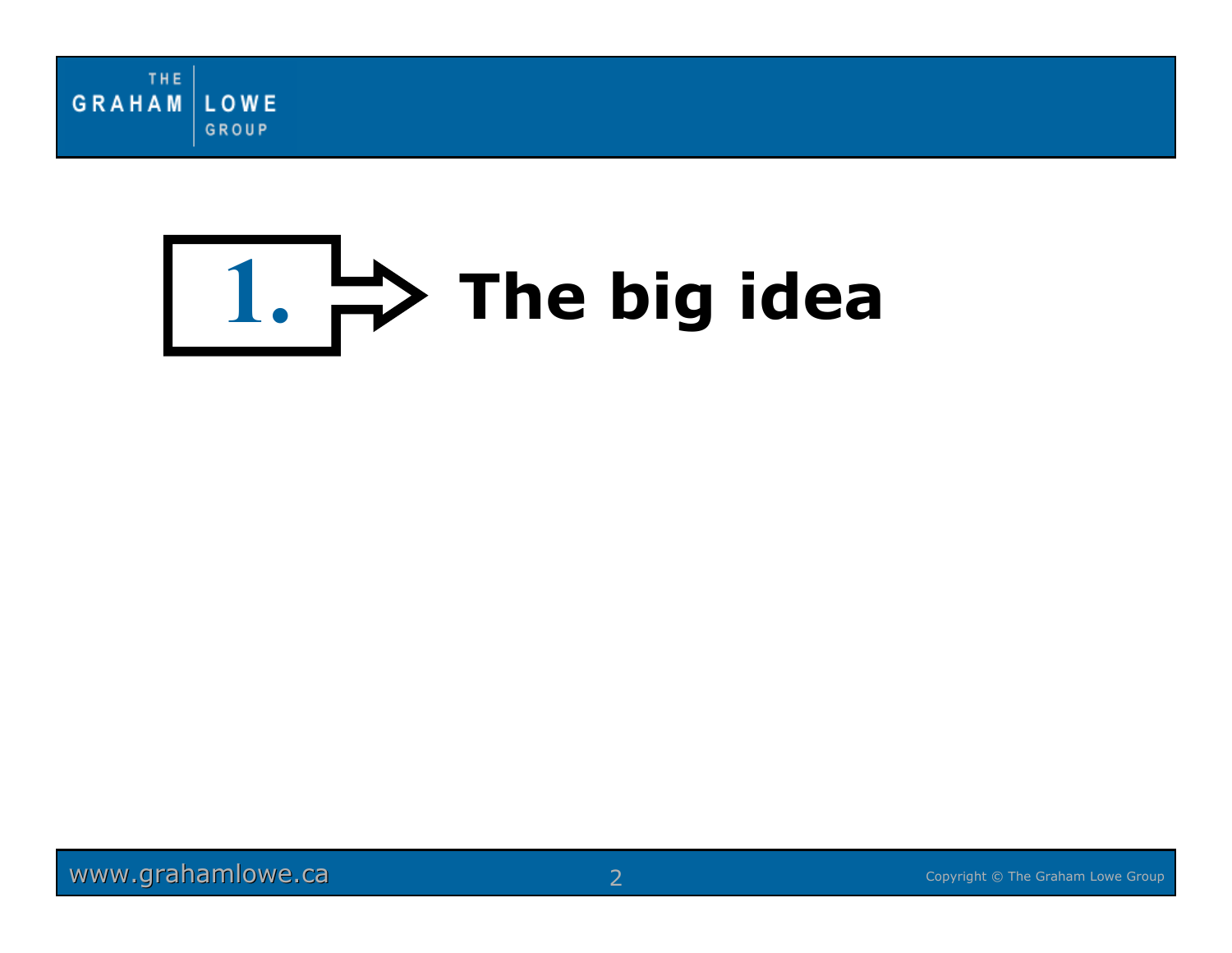### **Moving health and productivity to a higher level**

- Build on workplace health promotion successes
- Learn from gaps
- • Expand the scope of individual behaviours and attitudes
- Create enabling contexts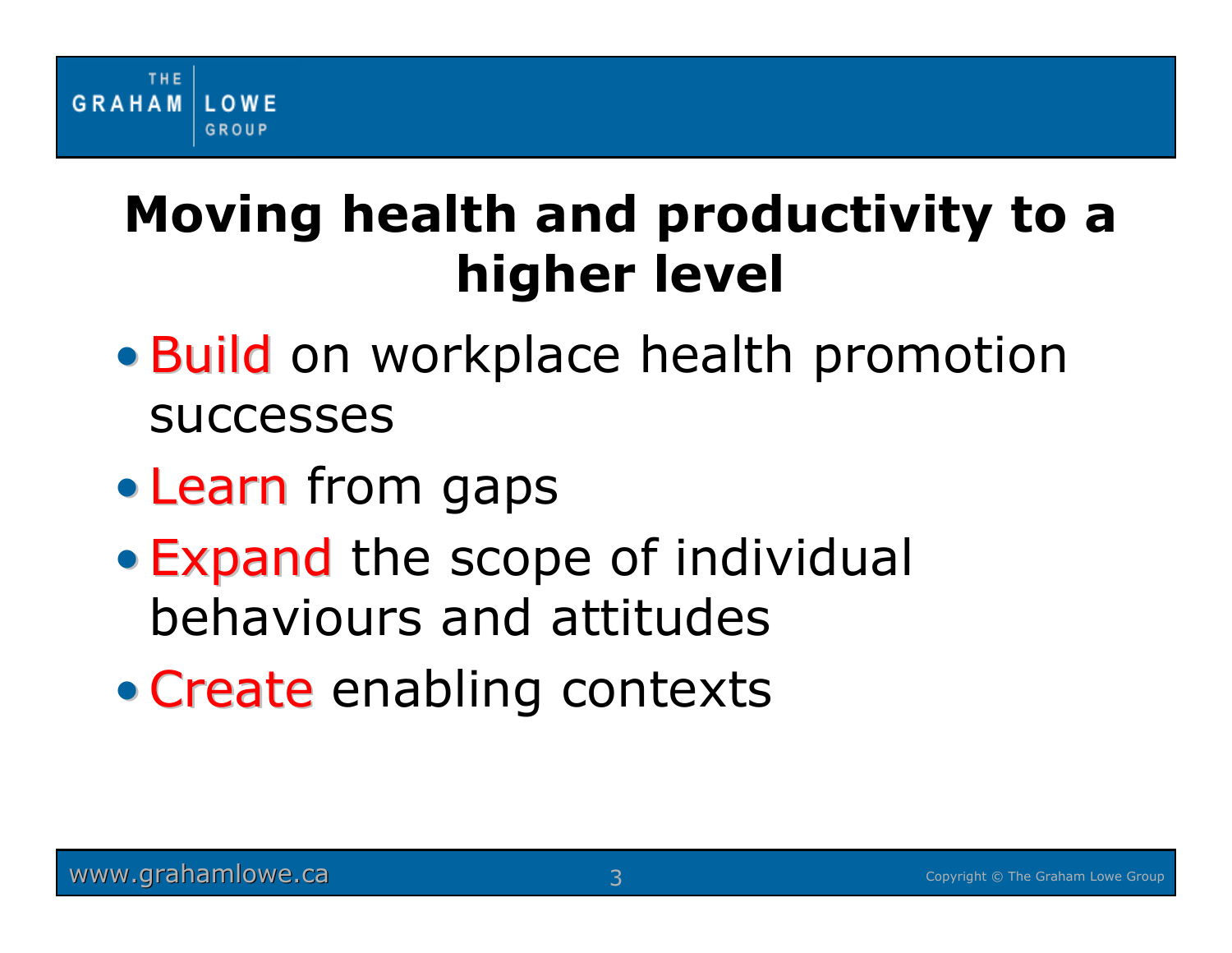THE **GRAHAM** LOWE GROUP

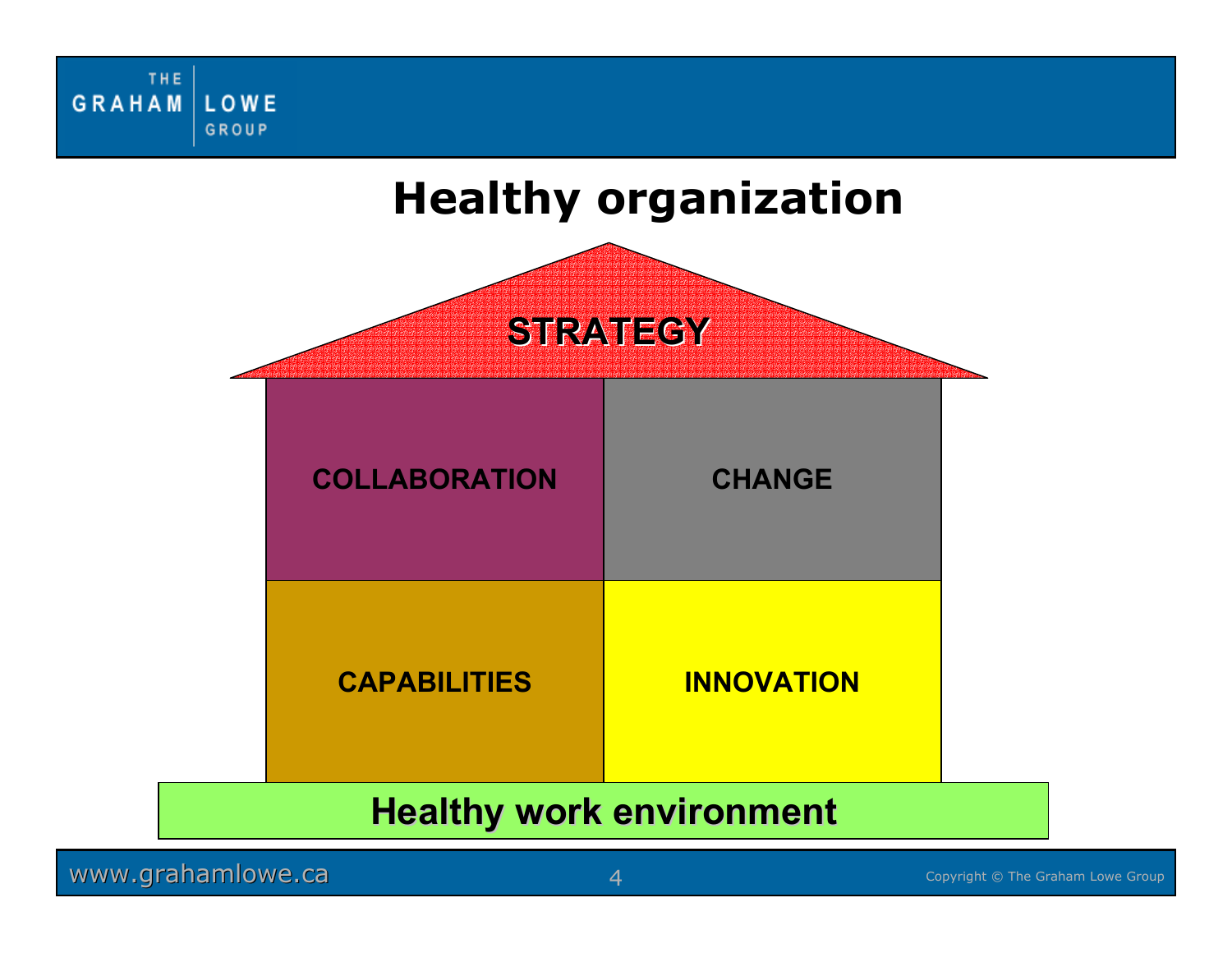

#### **Knowledge economy**



Source: *Knowledge Matters. Skills and Learning for Canadians*, HRDC, 2002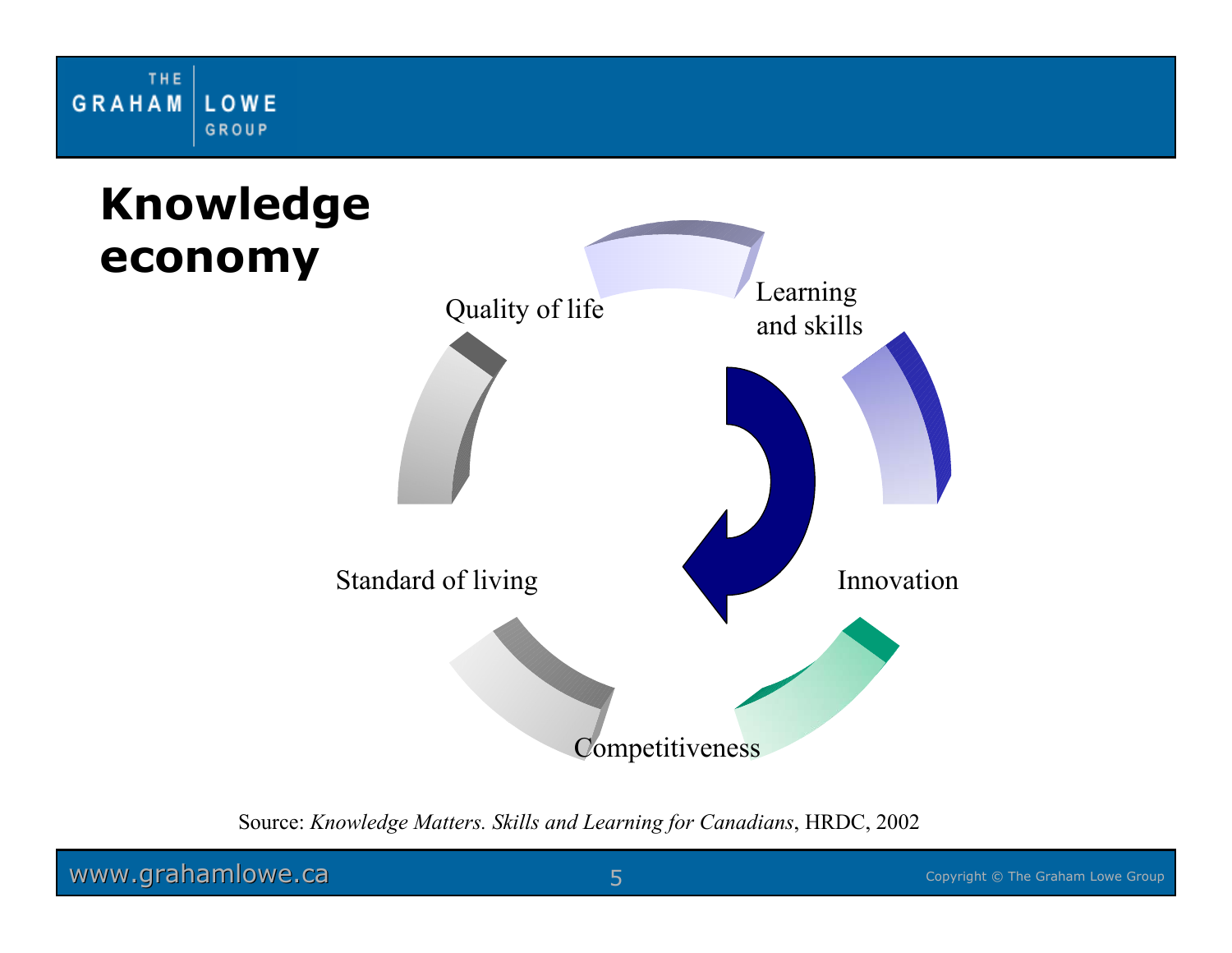#### **HR managers' perceptions of HR's contribution to organization strategy**



www.grahamlowe.ca entertainment of the Graham Lowe Group

THE

LOWE GROUP

**GRAHAM**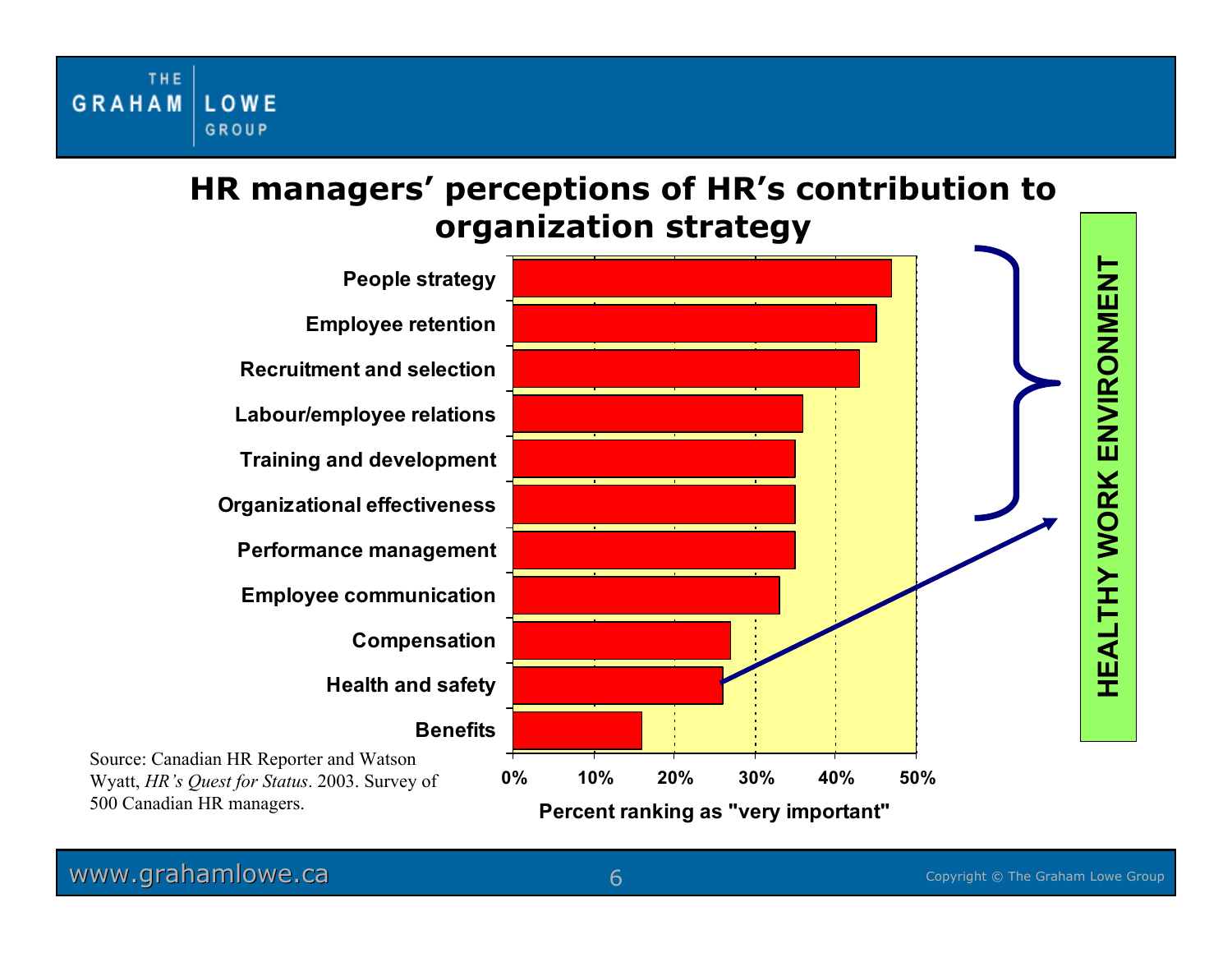

#### **What workers want**

- Canadian workers give high priority to:
	- Respect
	- Interesting work
	- Good communication
	- Sense of accomplishment
	- Work-family balance
	- Develop skills and abilities
- Work environments impact all these factors

**See: G. Lowe and G. Schellenberg, "Employees' basic value proposition: Strong HR strategies must address work values,"** *Canadian HR Reporter* **(15 July 2002): 18, 23.**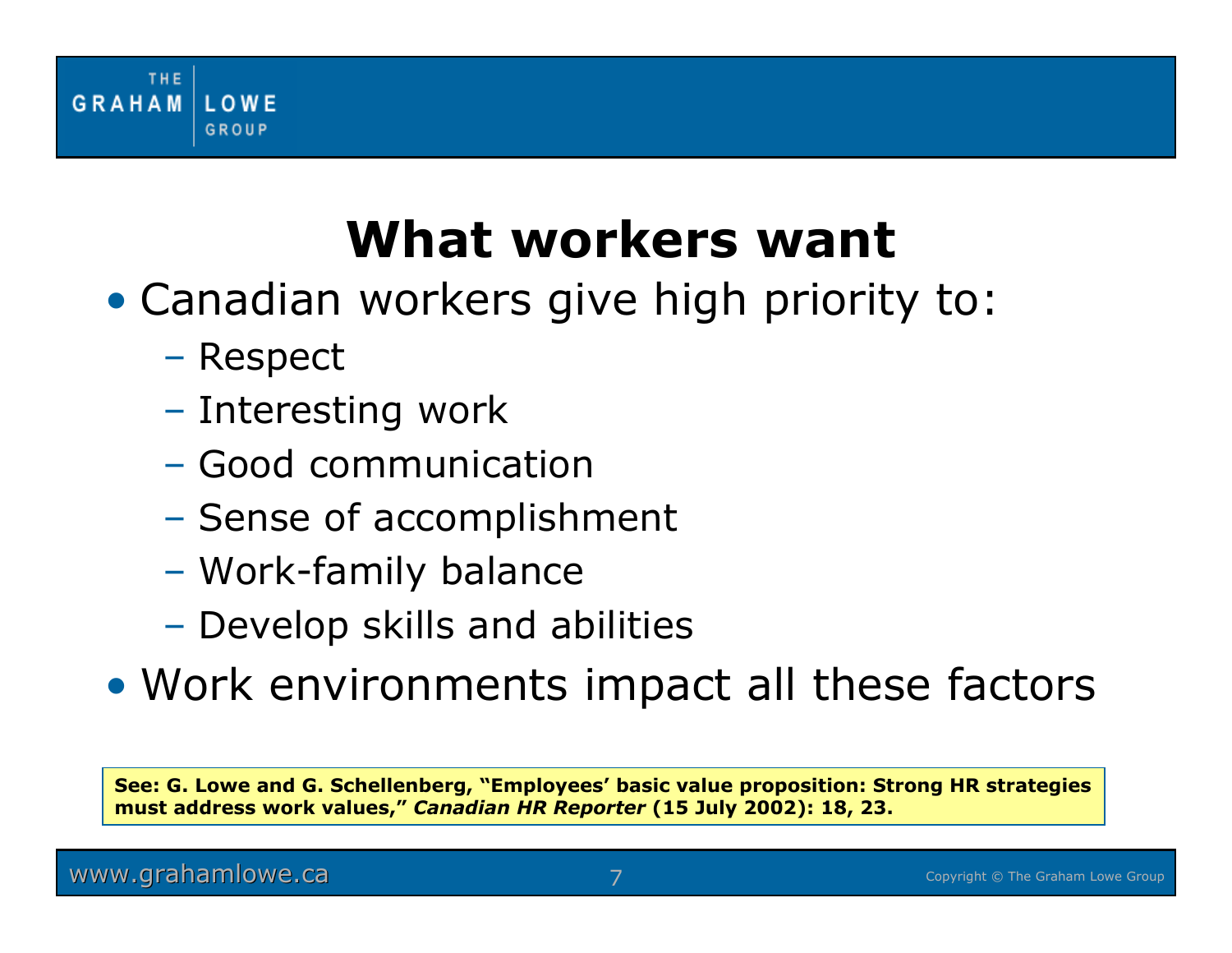#### **Convergent thinking**



#### www.grahamlowe.ca and the set of the Graham Lowe Group Copyright © The Graham Lowe Group

THE

LOWE GROUP

**GRAHAM**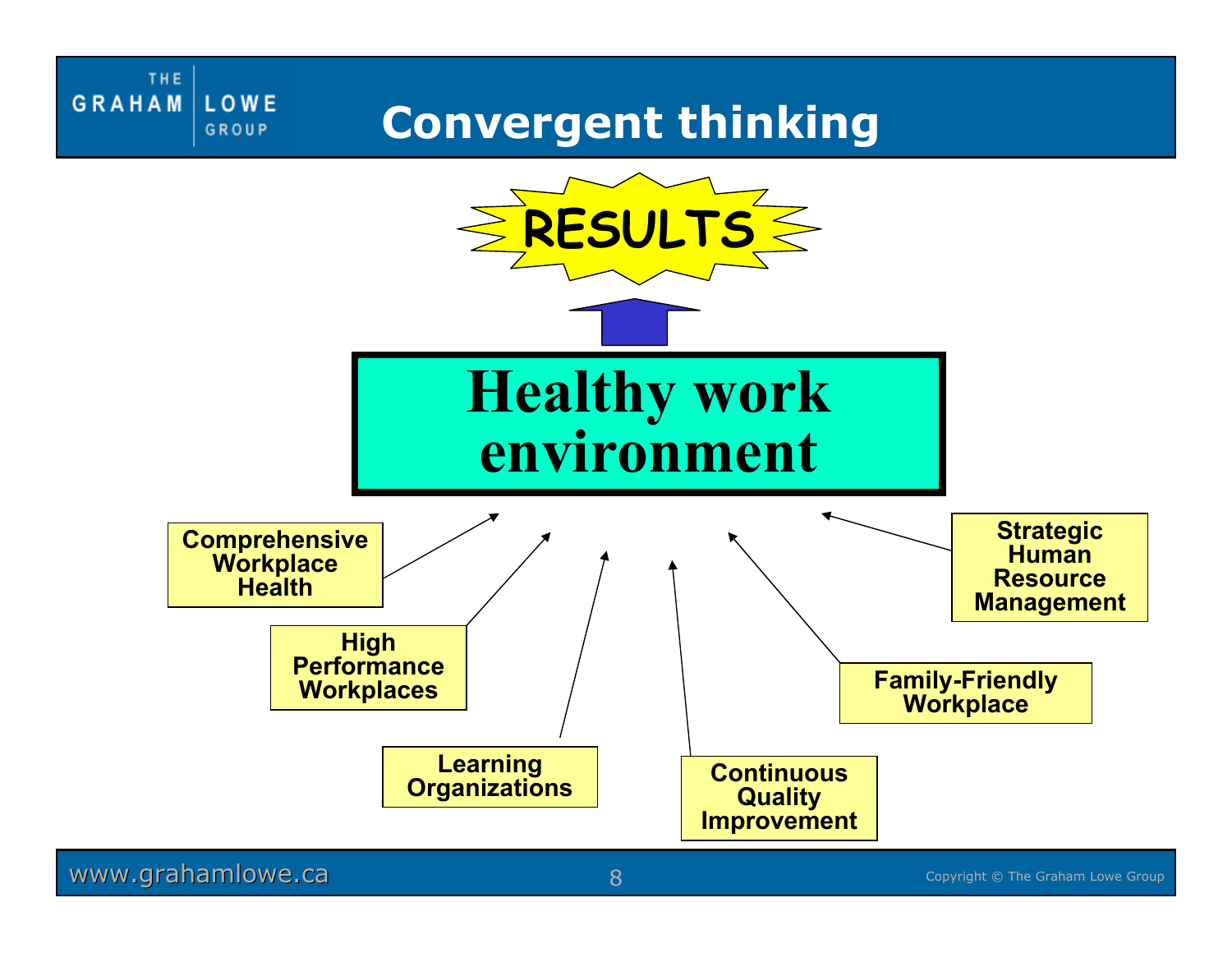#### THE **GRAHAM LOWE** GROUP

#### **The logic of a healthy work environment**

*Here's how a healthy work environment, employee capabilities, and organizational effectiveness are linked:*

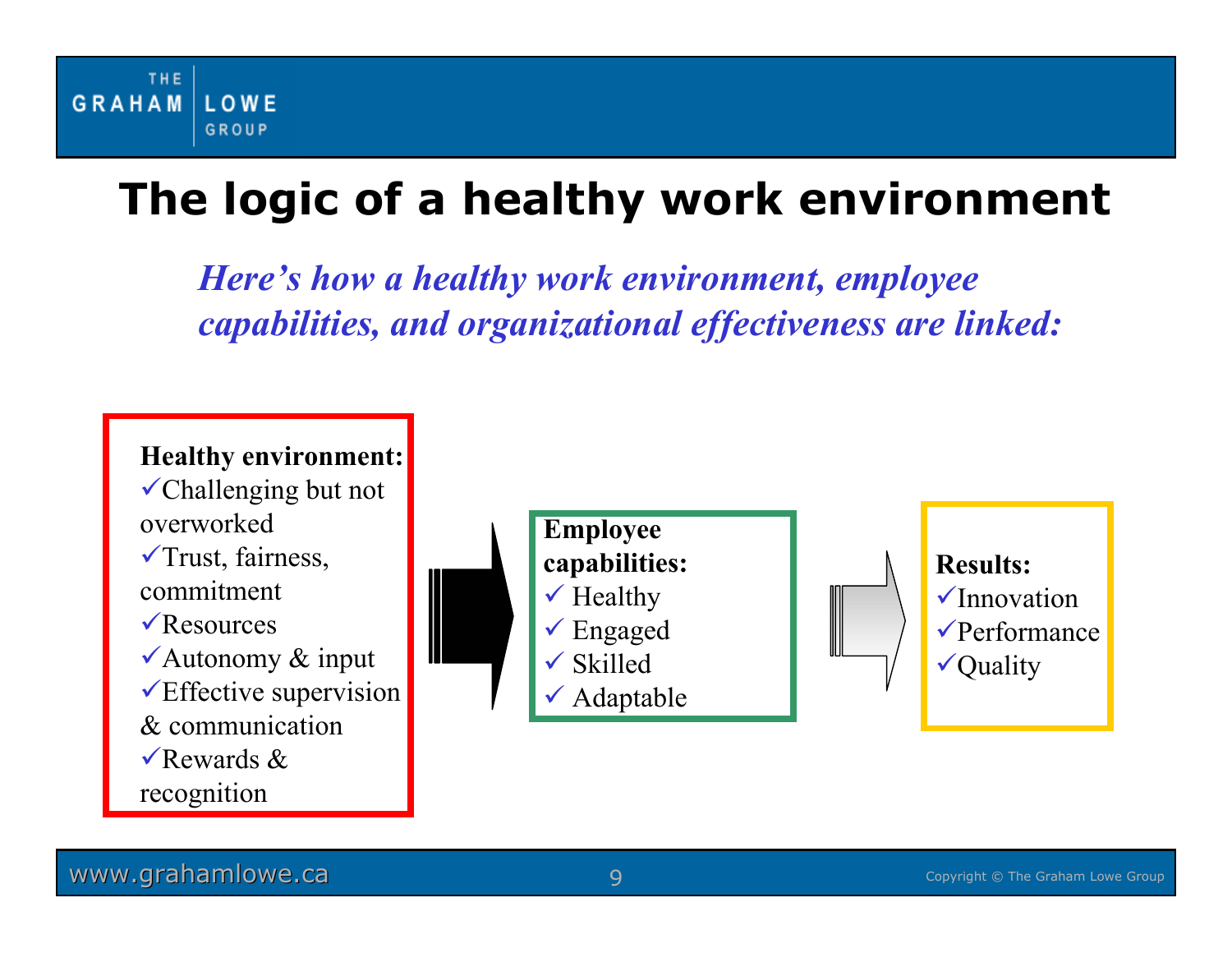

## **2. Capabilities**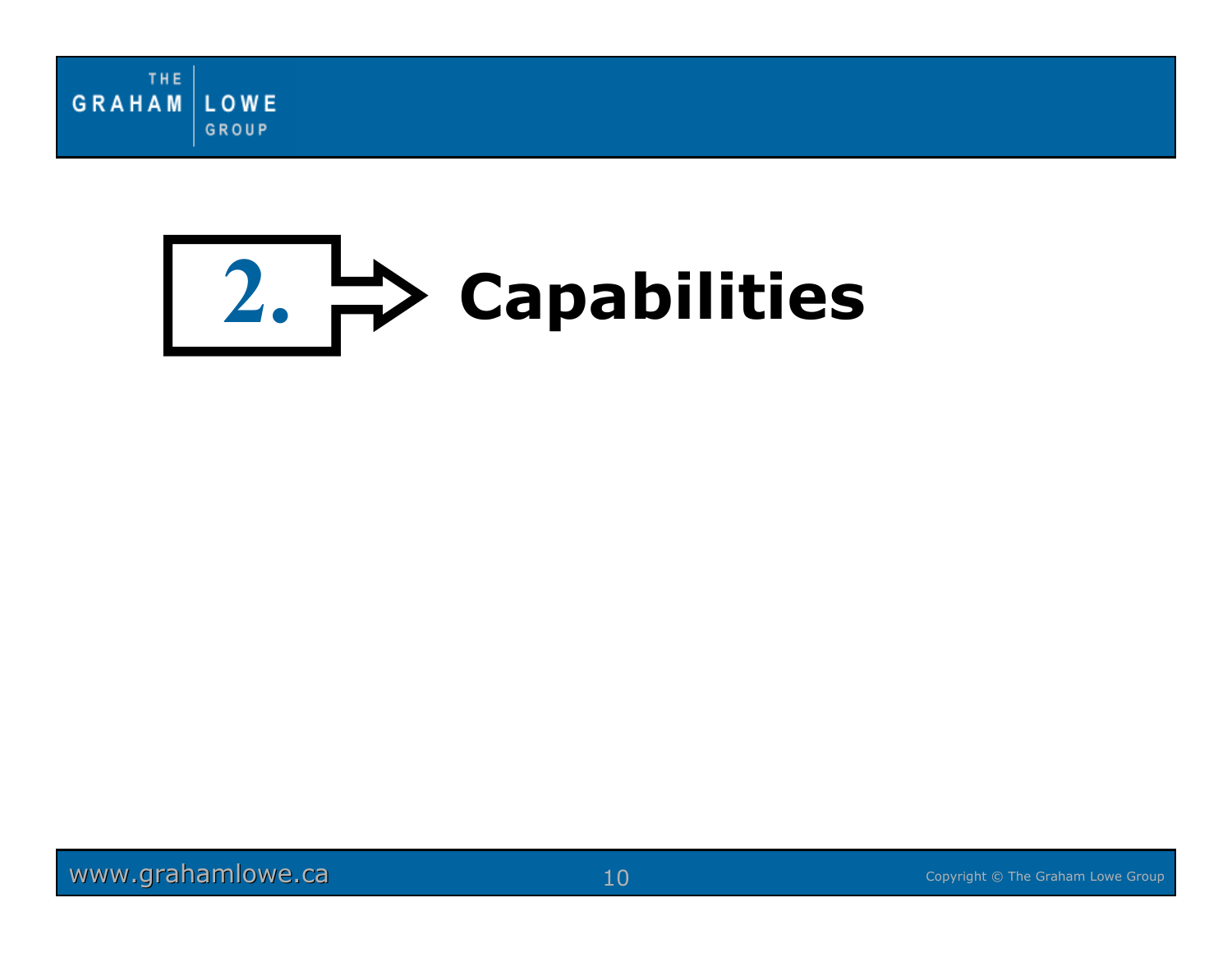#### **Talent drives performance**

"The fundamental premise of high performance management systems is that organizations perform at a higher level when they are able to tap the ideas, skill, and effort of all their people."

Jeffrey Pfeffer, *The Human Equation: Building Profits by Putting People First*. HBS Press, 1998. p. 90.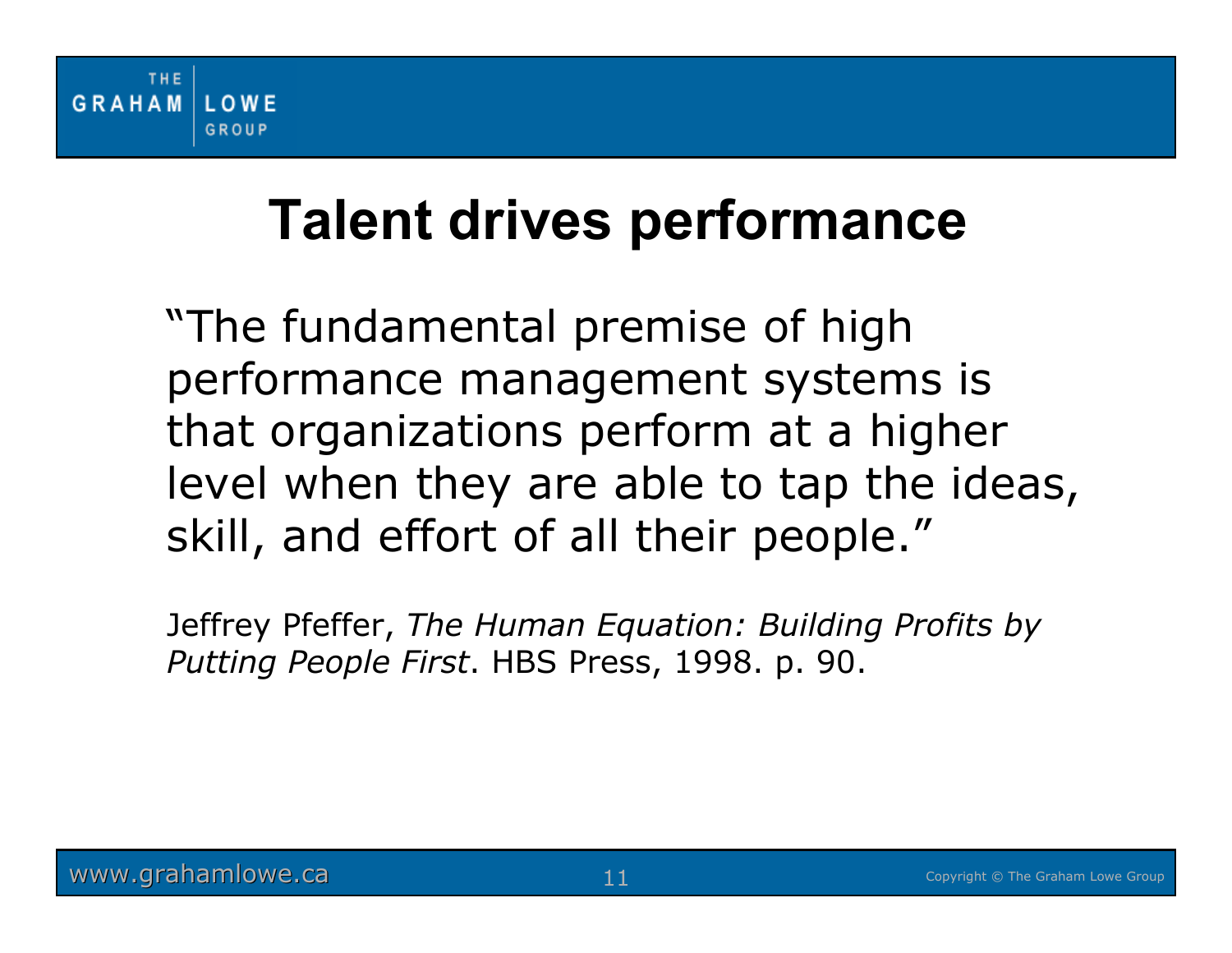

#### **Leverage existing talent**

- New goal: maximize the use of all existing talent…
	- 25% of workers report that their education, skills and experience are not used in their job
- Work environments must enable the continuous *use and development* of skills



© UFS, Inc.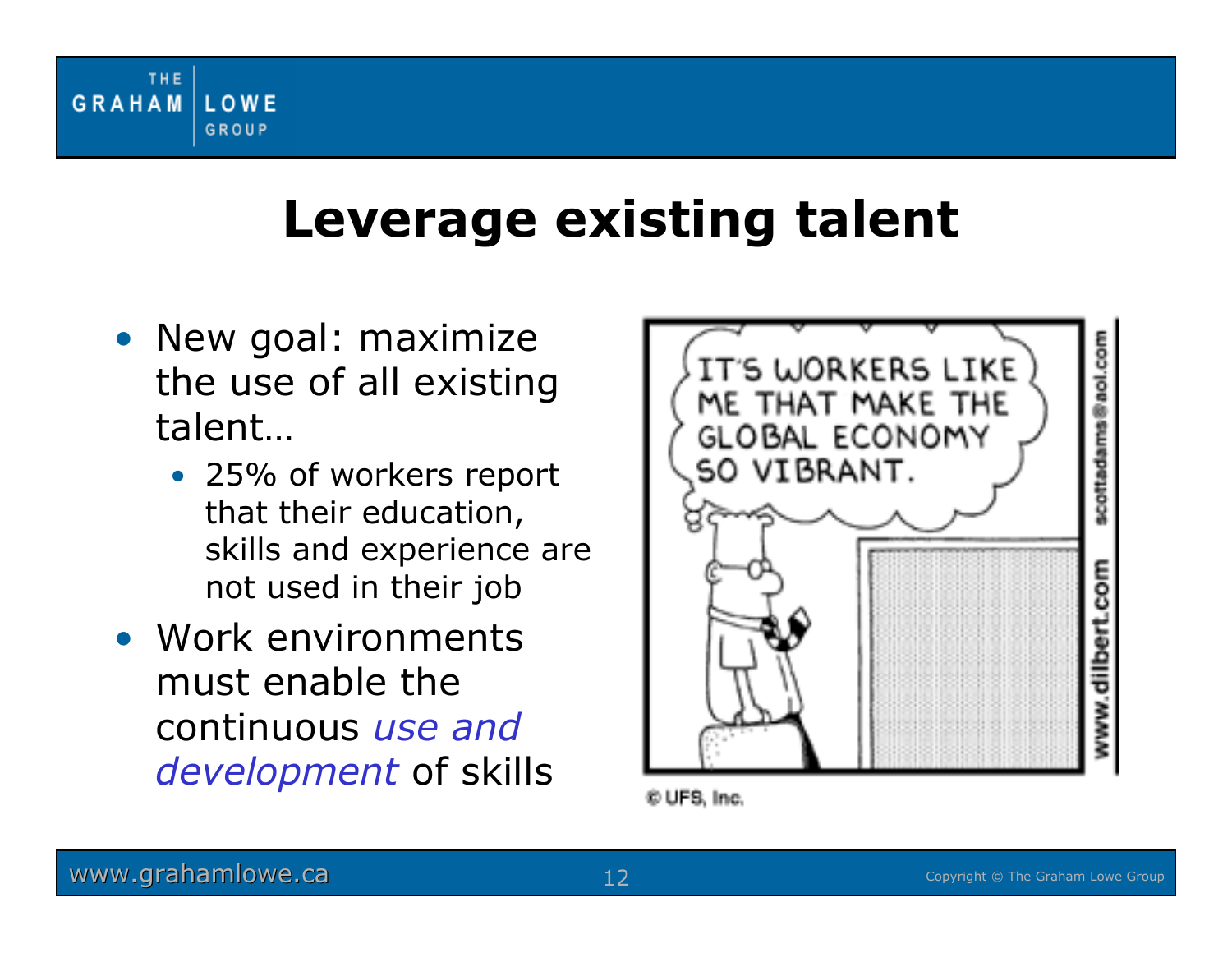



- Early Baby Boomers reach 60 in 2006
- Succession planning must encourage knowledge transfer
- Continuous learning to meet future skill needs

THE

LOWE GROUP

**GRAHAM**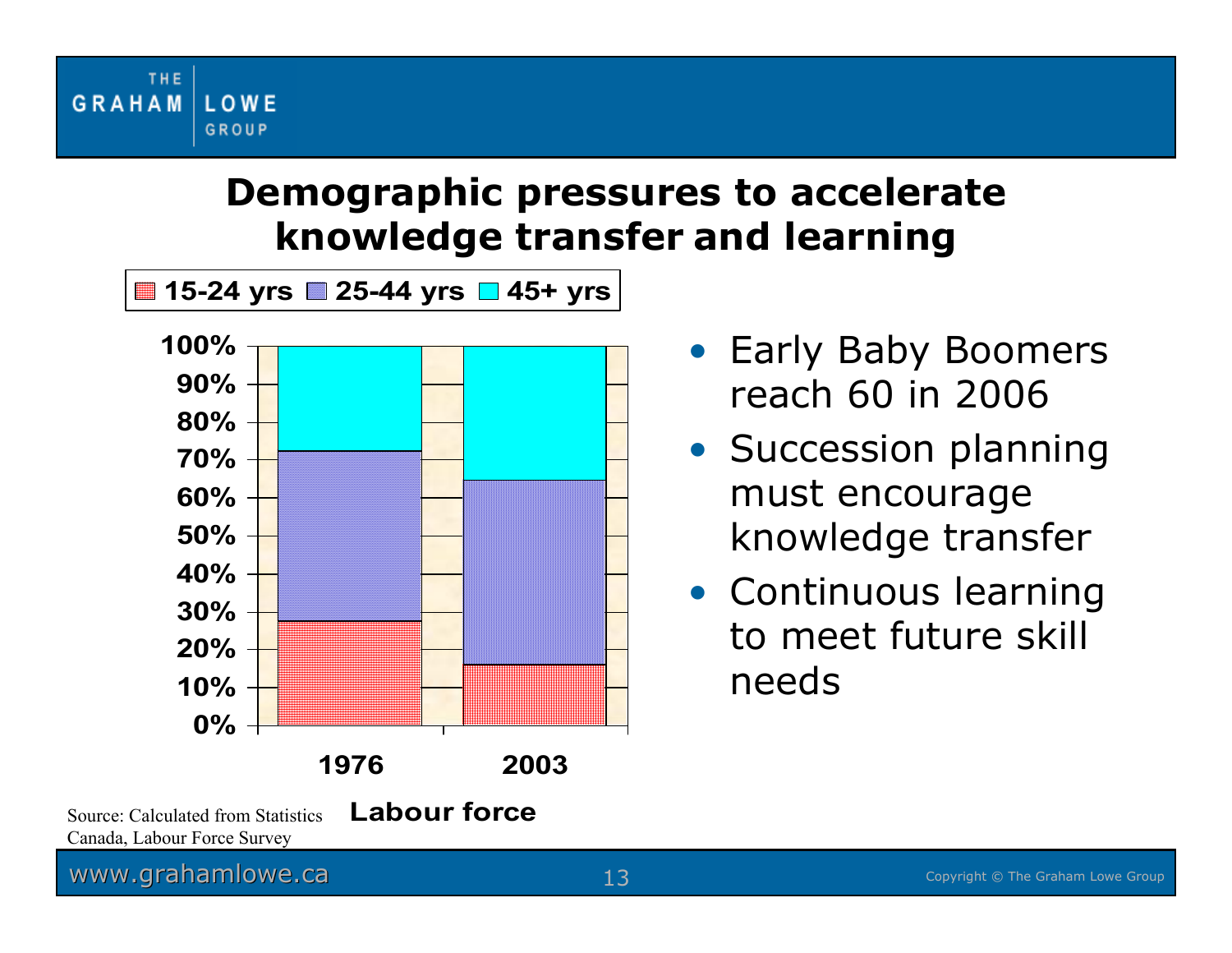

#### **Rethinking retirement**

- Employers can't hire their way out of labour shortages
- What would encourage baby-boomers to continue working?
- Would healthier work environments be a major incentive?

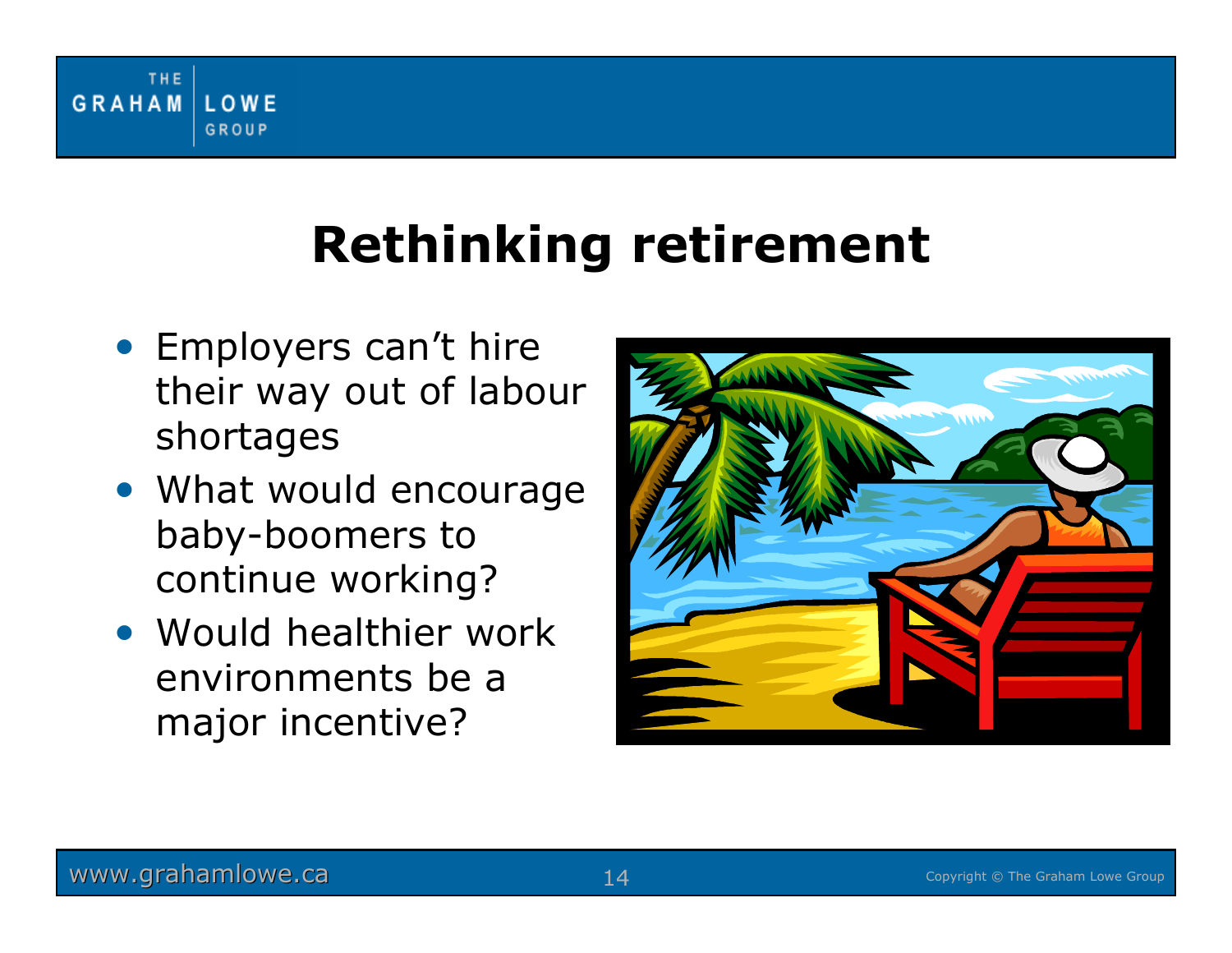

# **3. Innovation**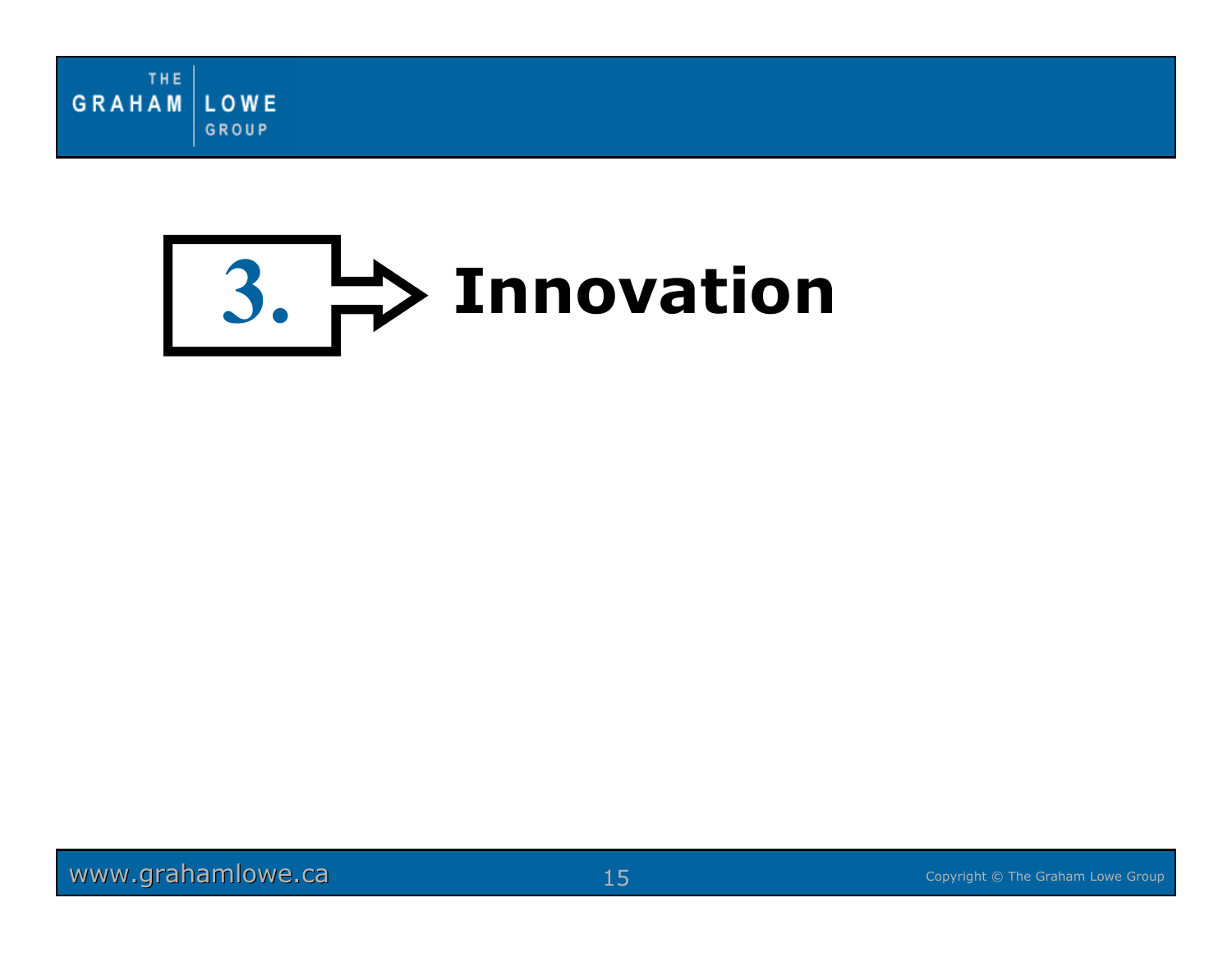

#### **Learning organizations = healthy workplaces**

- •Knowledge and intellectual capital as core assets
- • Human Resource Management practices and work environments that support learning also define a healthy workplace
- Thomas Stewart (*Intellectual Capital, 1997*): knowledge management is about connection, not collection
- $\bullet$  Being too busy at work is the most common barrier to job-related training (Statistics Canada, *Perspectives on Labour and Income,* Summer 2002)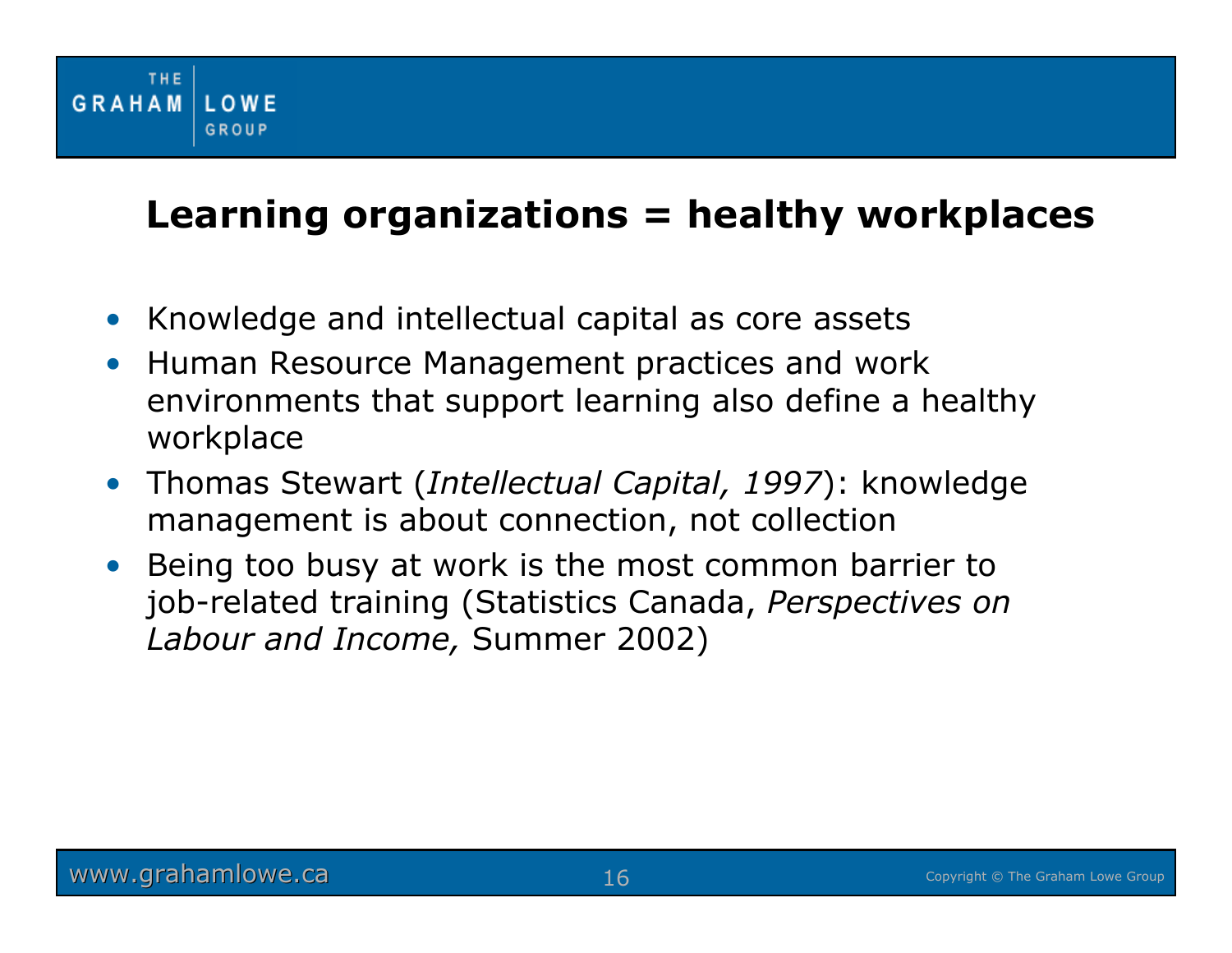

### **Involvement and innovation**

#### *Employee Involvement:*

- Information sharing
- •Flexible job design
- •Teams
- •Suggestion programs
- Surveys
- Joint labour-management committees

*Benefits EI & HRMbundles:*

- Innovation in services or products
- Higher job satisfaction

Source: Statistics Canada, *1999 Workplace and Employee Survey.*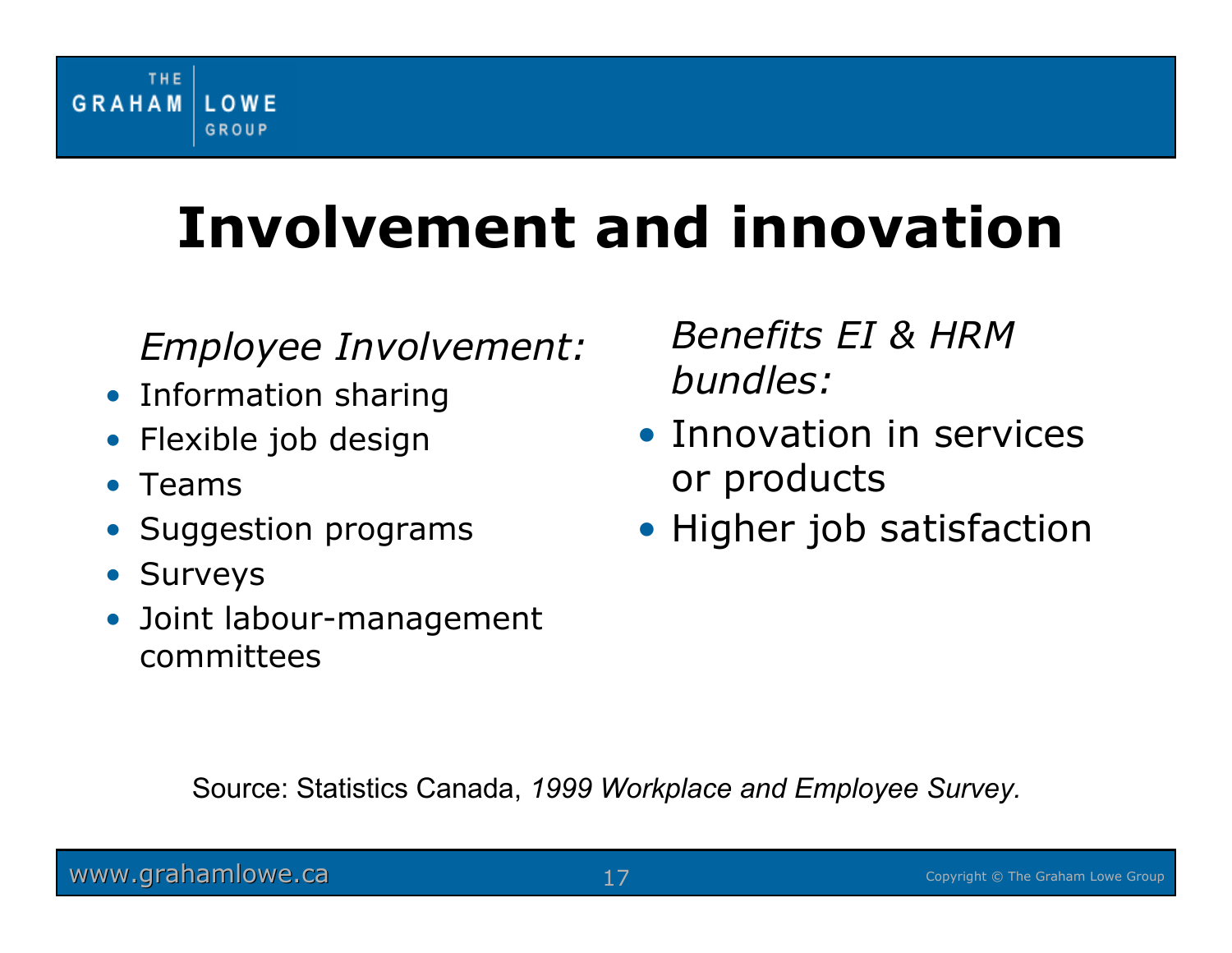

### **Demands, control and stress**



Source: R. Karasek, *Administrative Science Quarterly*, 1979; Parker and Wall, *Job and Work Design.*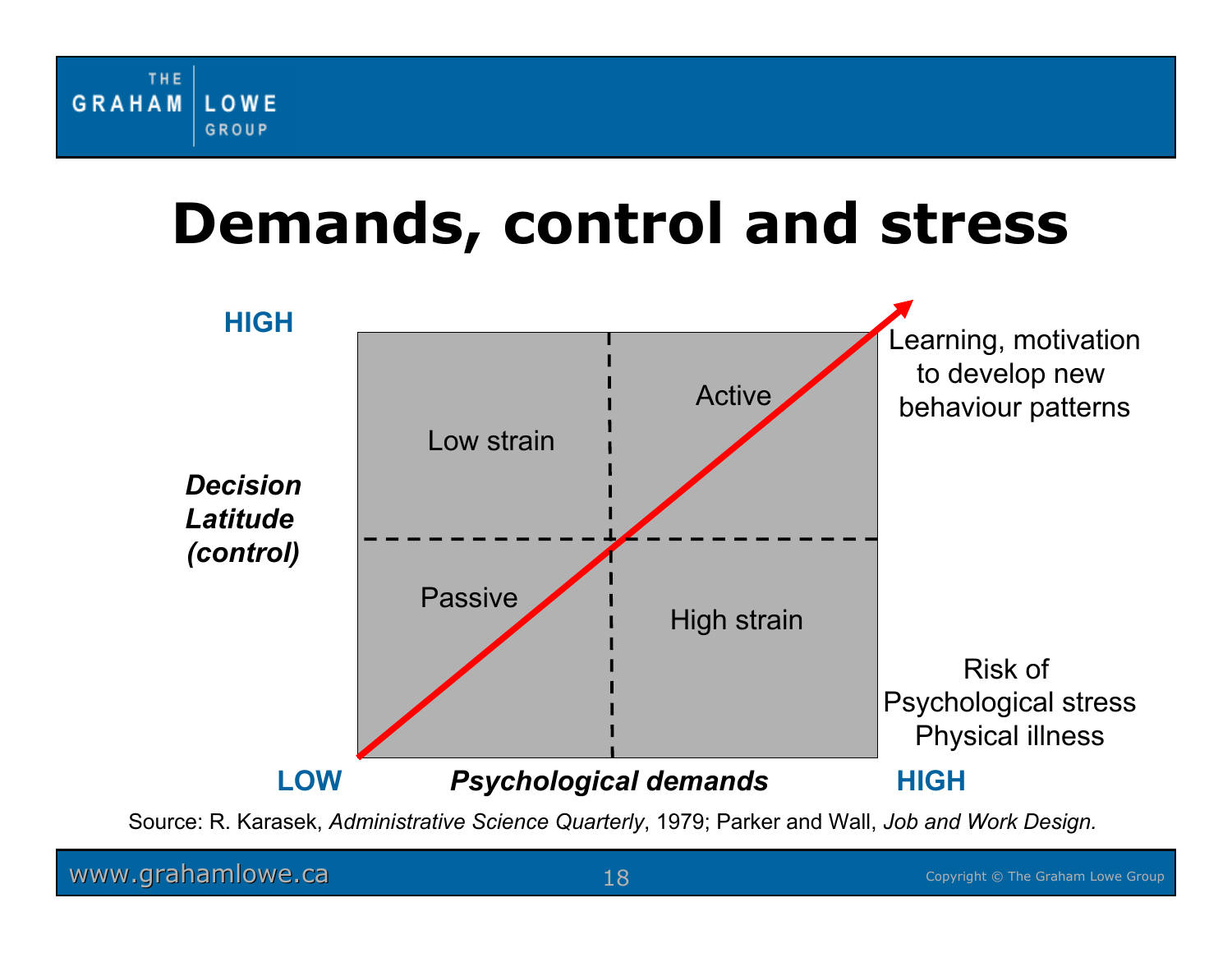

## **The long arm of the job**

- Job and workplace conditions affect how workers think and act on and off the job
- Individuals who participate in cognitively challenging work activities become:
	- more self-directed
	- intellectually motivated
	- cognitively flexible
- The key is self-directed work: autonomy, independent judgment, complex, non-routine

Source: research by Melvin Kohn, Carmi Schooler, Martin Meissner and others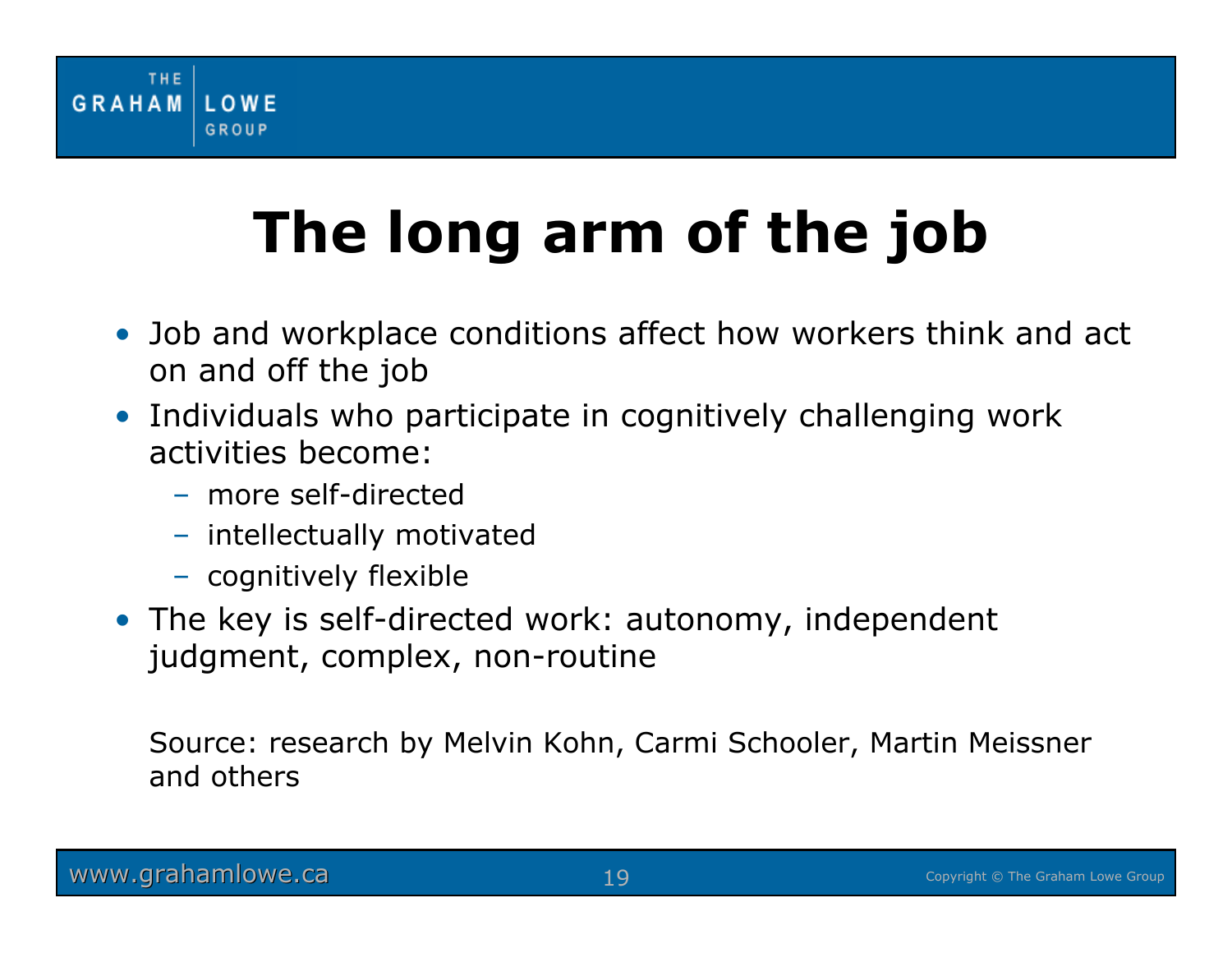

## **Managing in the 21st century**

*Peter Drucker*:

- •• Knowledge workers must be treated as assets, not costs
- Their work must enable continuous innovation, learning and teaching
- $\bullet$ • Traditional approaches to people management are not effective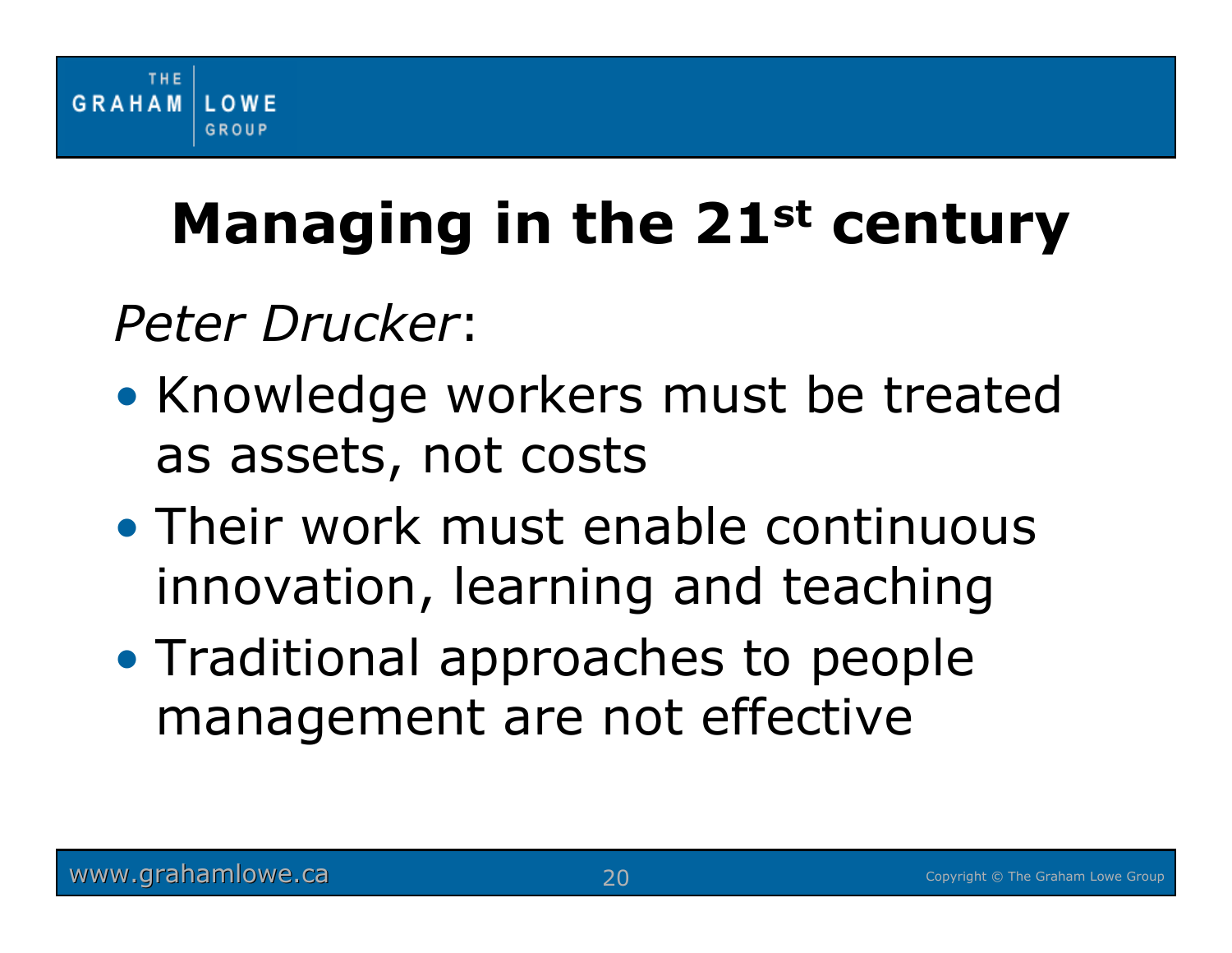

## **Reducing capabilities**

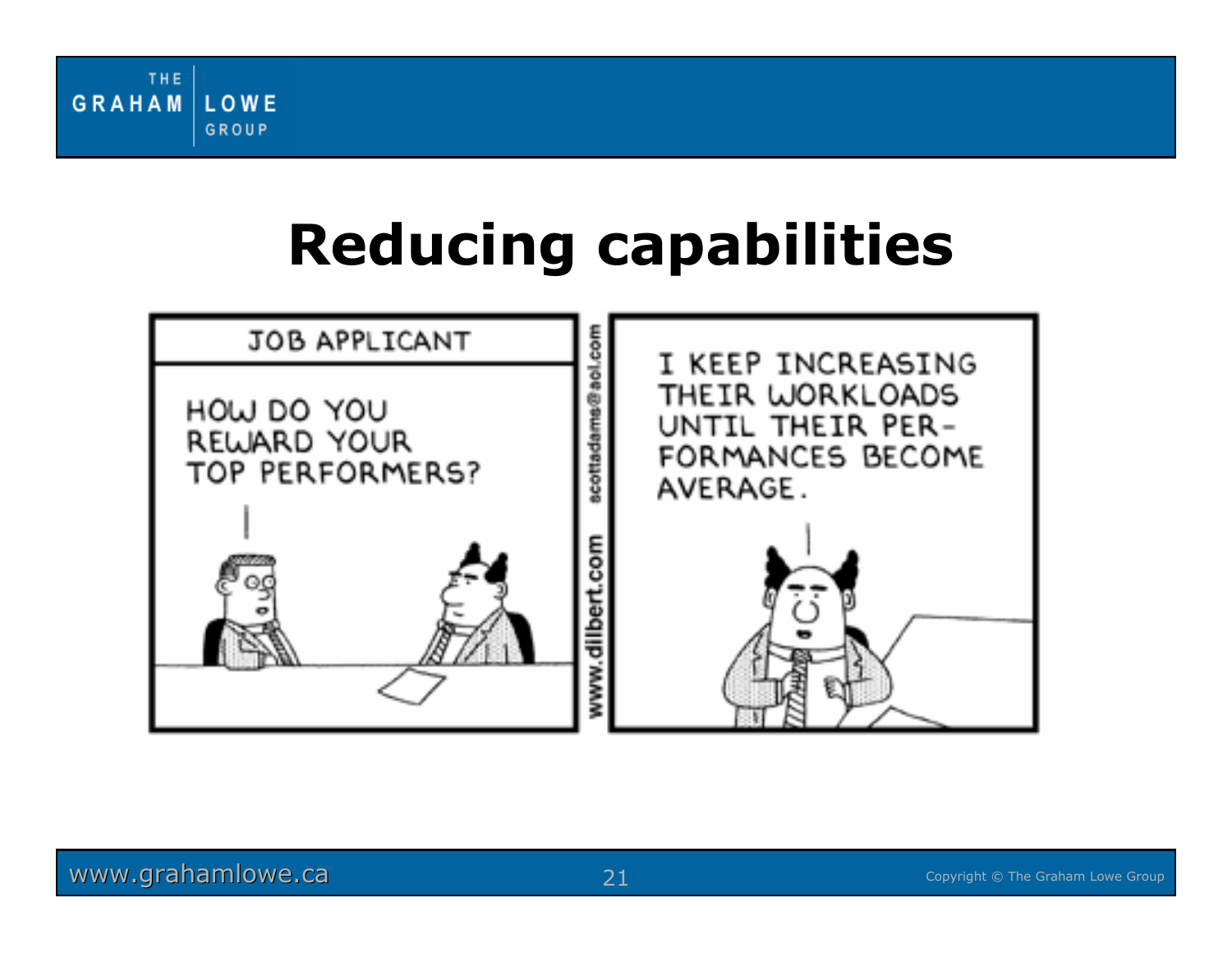

# **4. Collaboration**

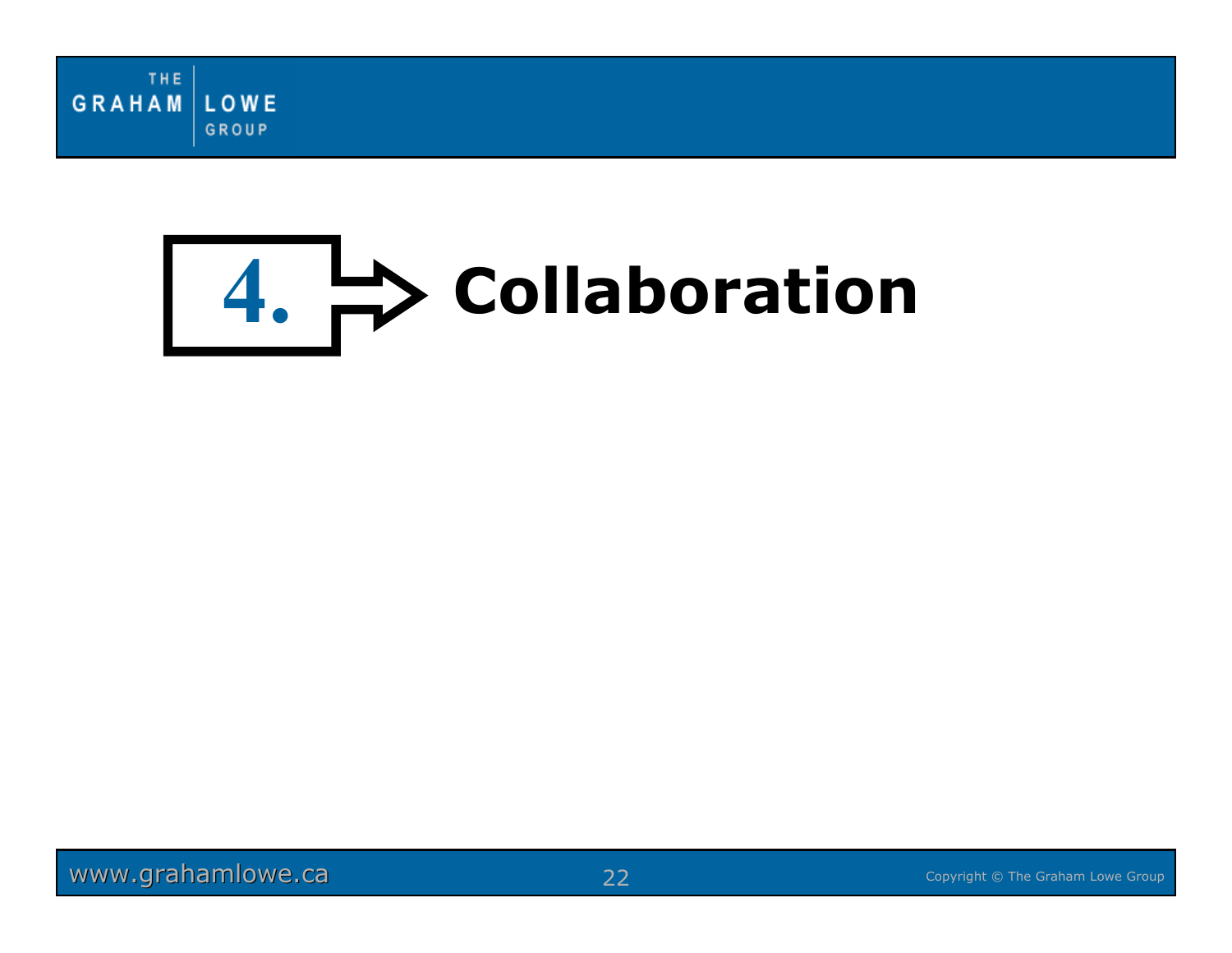

#### **Working together**

- • Four dimensions of work relationships:
	- 1. trust
	- 2. commitment
	- 3. communication
	- 4. influence



- • Affects morale, satisfaction, turnover, absenteeism, skill use and development
- • Strengthened by a healthy and supportive environment

**See: G. Lowe and G. Schellenberg,** *What's a Good Job? The Importance of Employment Relationships,* **Canadian Policy Research Networks, 2001.**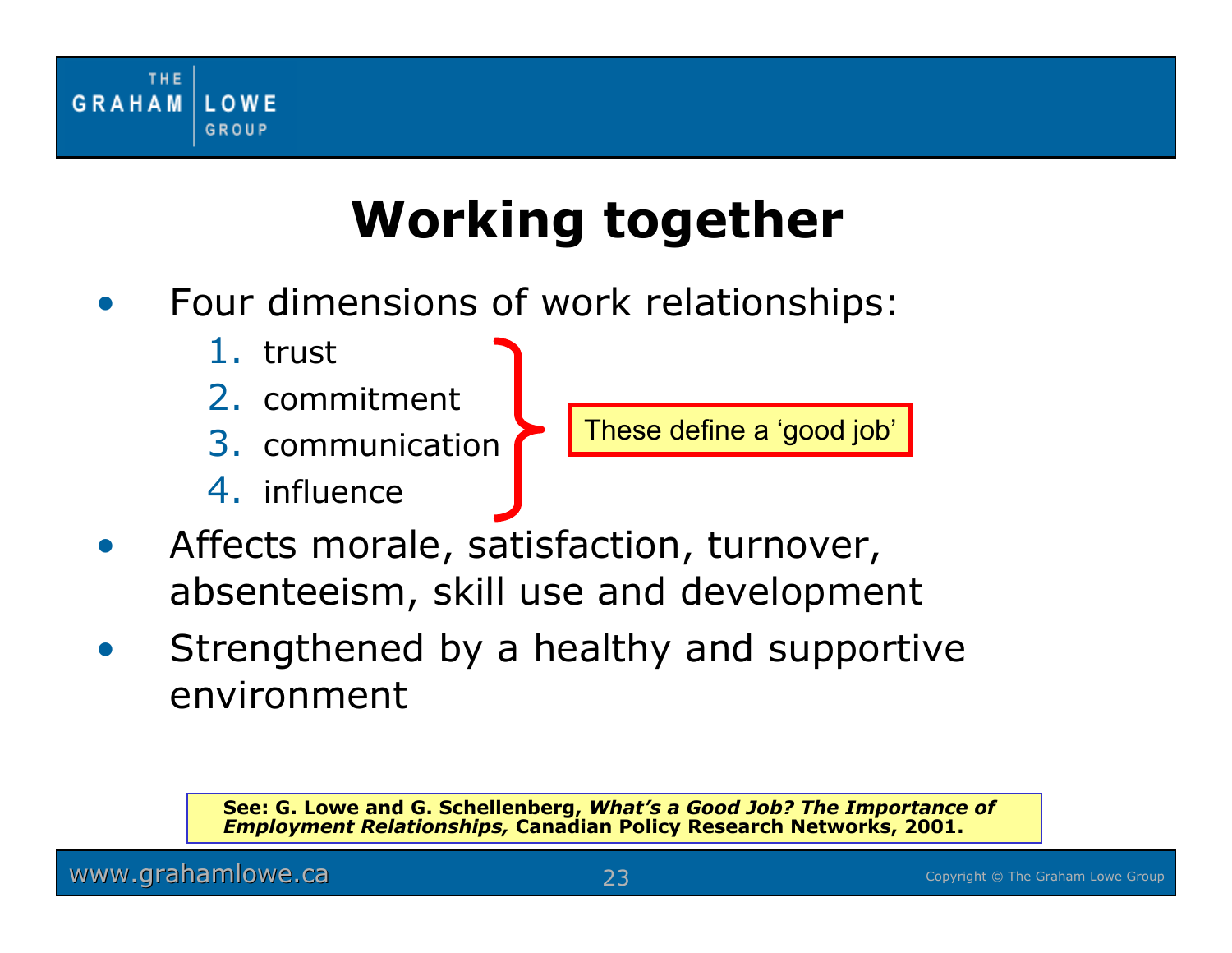#### **Employment relationships nurture talent**



Source: CPRN-Ekos Changing Employment Relationships Survey 2000 (n=2500).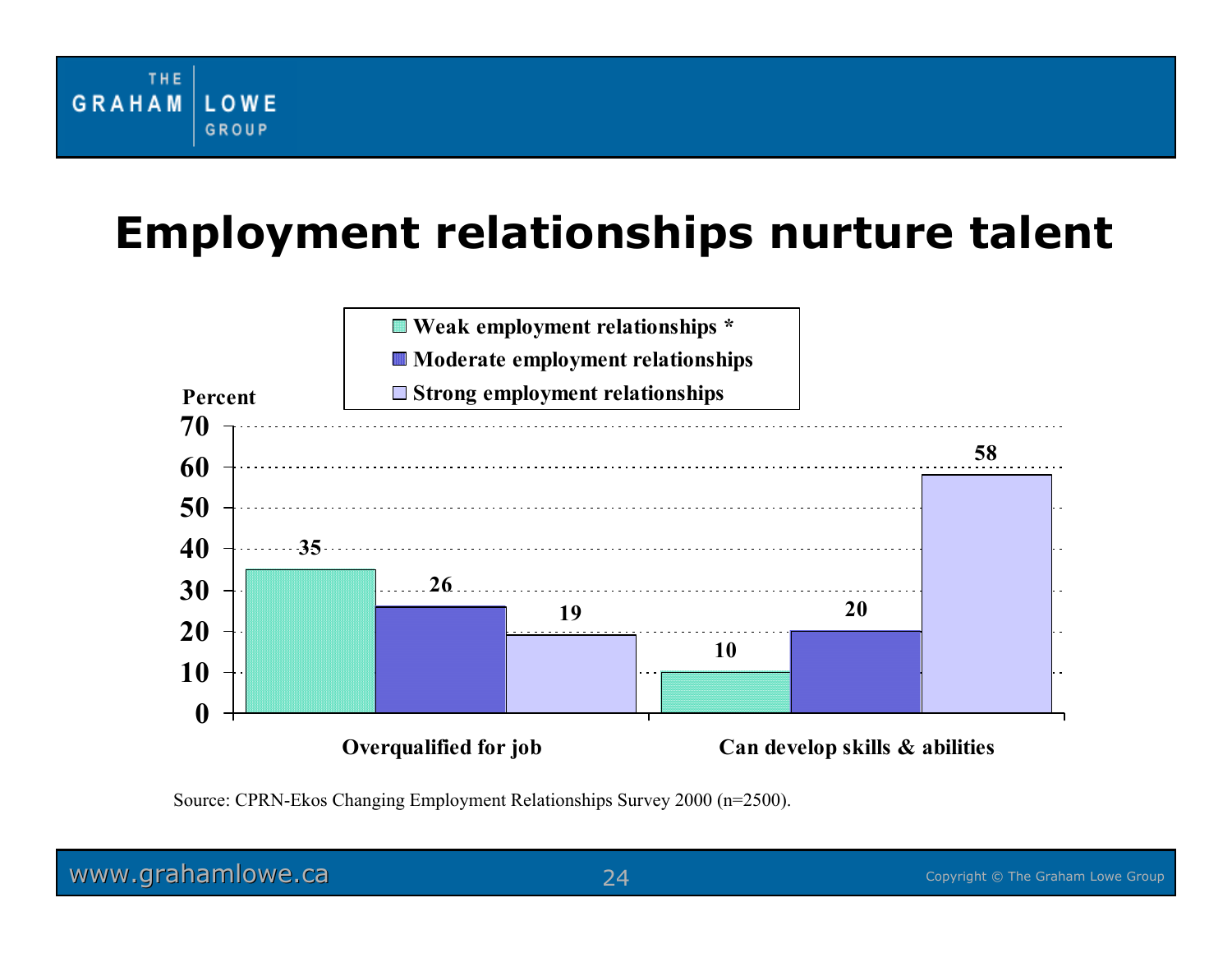#### **Employees' perceptions of a healthy work environment**

#### *BIGGEST POSITIVE IMPACT:*

- Good communication and supportive relationships
	- communication
	- co-workers
	- –– supervisor
	- – $-$  recognition

#### *OUTCOMES*:

- job satisfaction
- commitment
- morale
- lower absenteeism
- lower turnover

Source: G. Lowe, G. Schellenberg, H. Shannon, "Correlates of employees' perceptions of a healthy work environment." *American Journal of Health Promotion*, July/August 2003.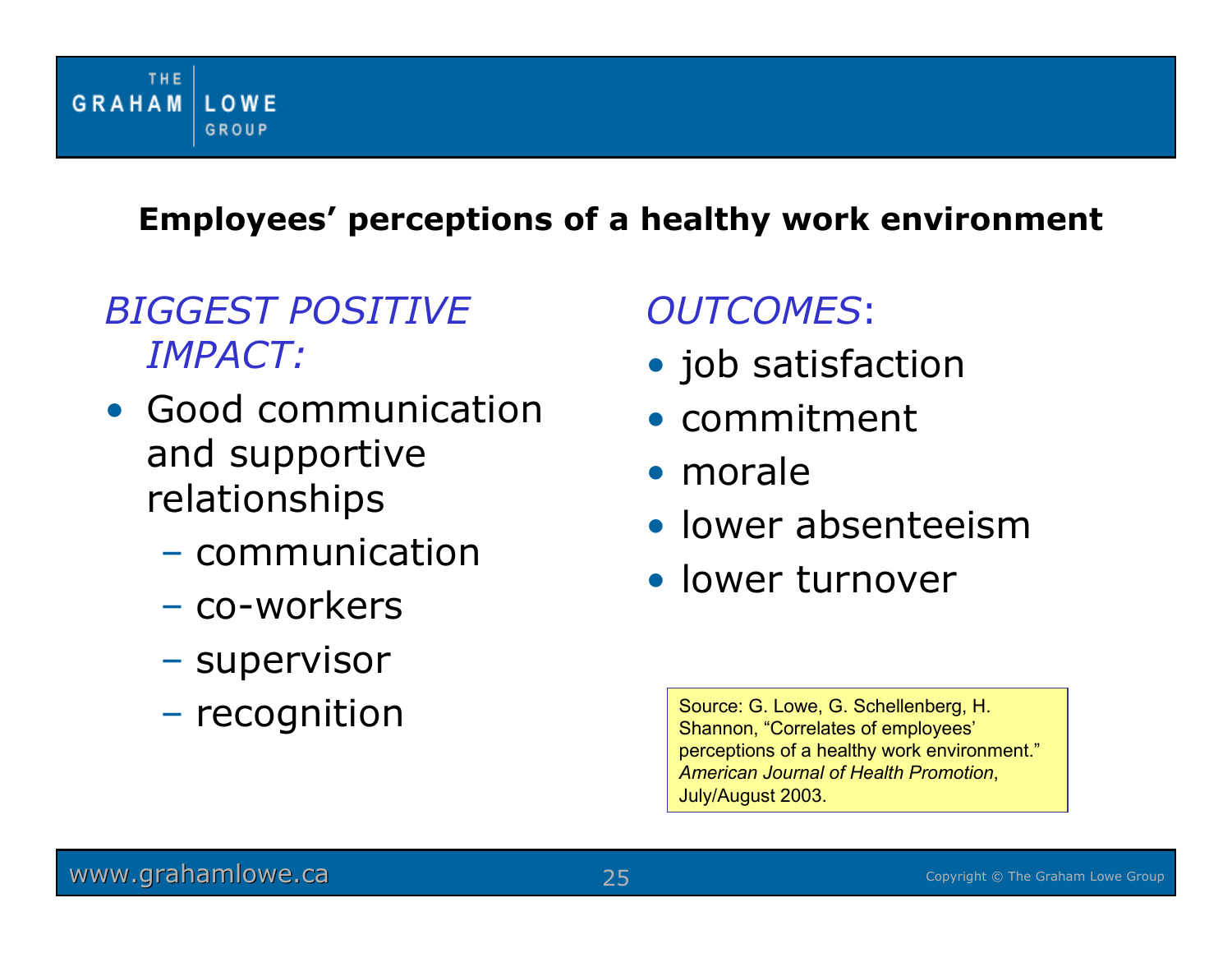

#### **Values**

- • Values are the cornerstone of a healthy organization
- $\bullet$  Fairness, respect and honesty are upper-most in employees' minds as key workplace values
- $\bullet$ Contribute to a 'psychologically healthy workplace'
- $\bullet$ At the core of corporate social responsibility
- •Build trust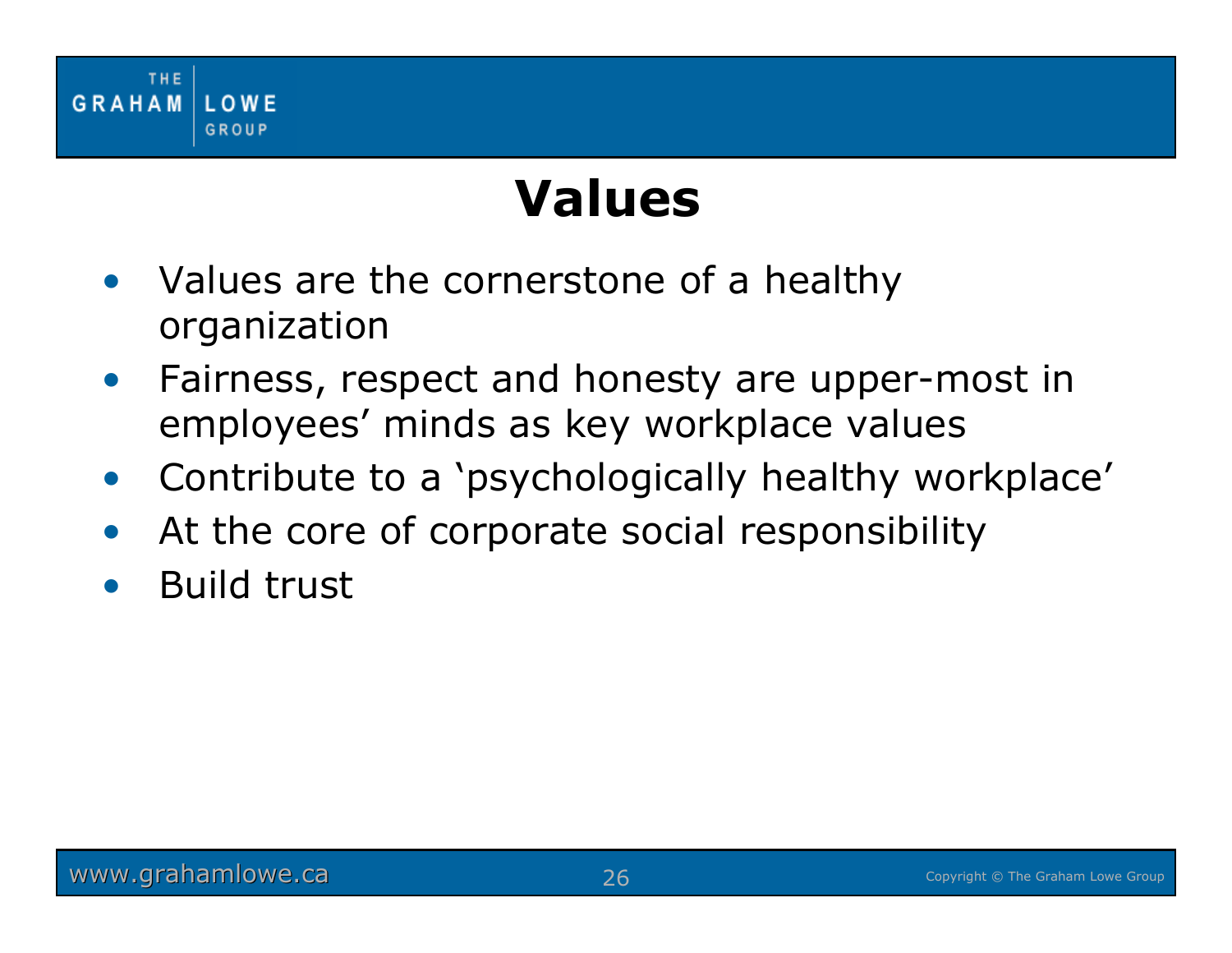

## **Trust**

*Employees trust managers who:*

• Are concerned about their well-being

- •Listen and respond to their input
- Are open and honest about change
- •Consistently act the values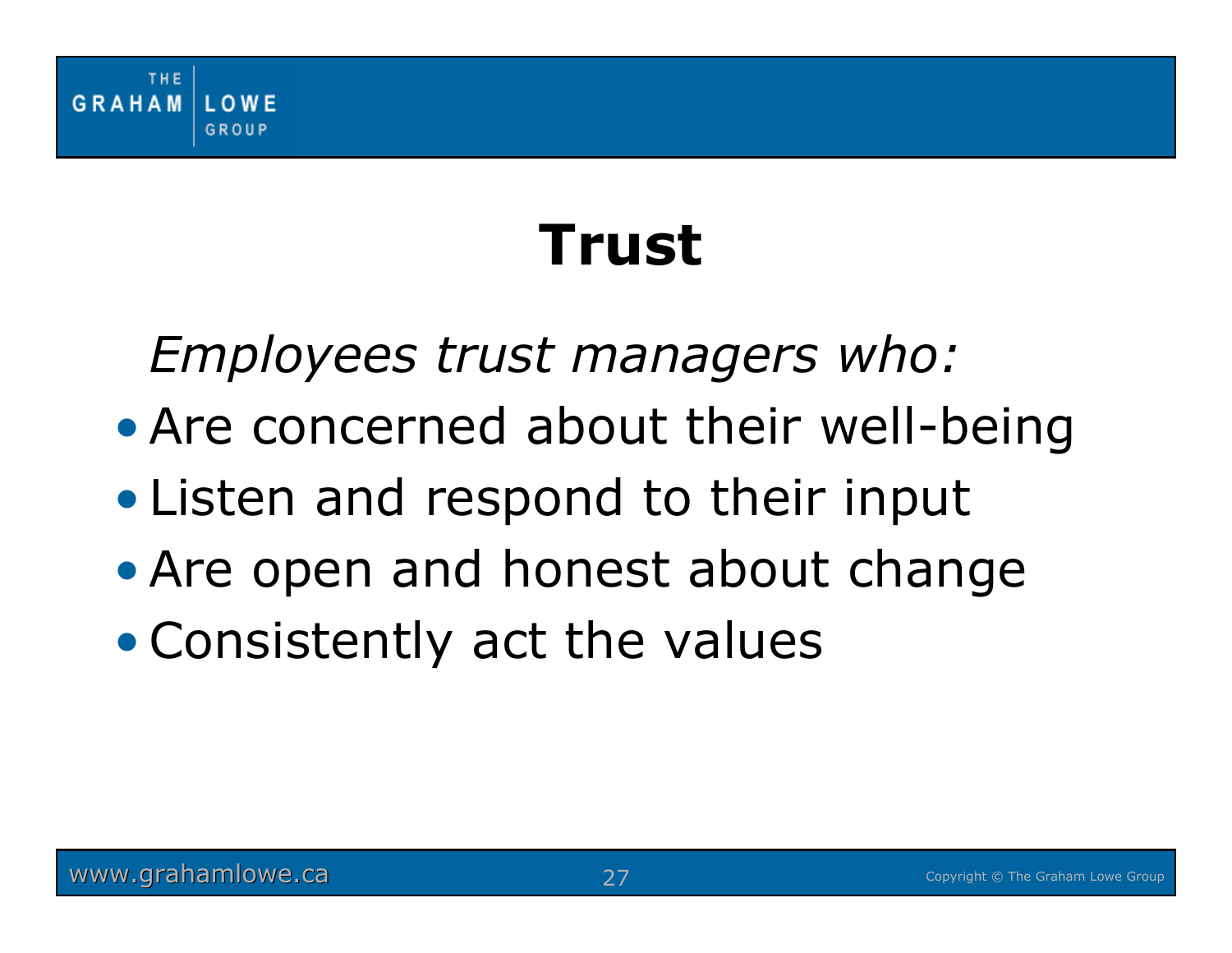

### **Trust, learning and performance**

- Workplace learning is a key feature of High Performance Work Systems
	- high trust and involvement
	- make better use of all workers' intelligence, skills and creativity
	- engage all employees in seeking ways to improve performance
- "Employees have to feel secure enough to experiment and try new behaviours and learn from mistakes."
- •Trust is a precondition for feeling secure

Source: D. Ashton and J. Sung, *Supporting Workplace Learning for High Performance Work*. Geneva: International Labour Organization, 2002.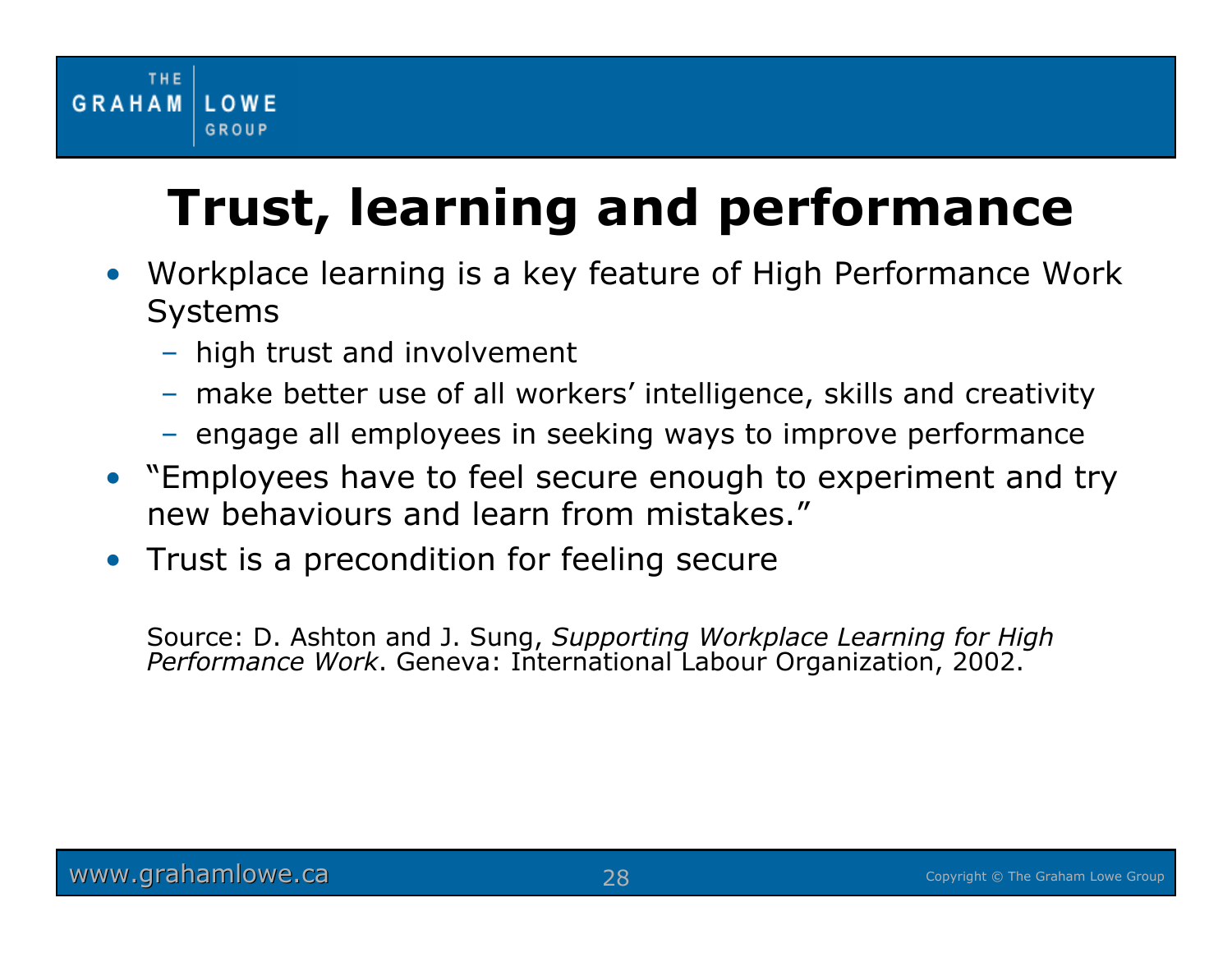



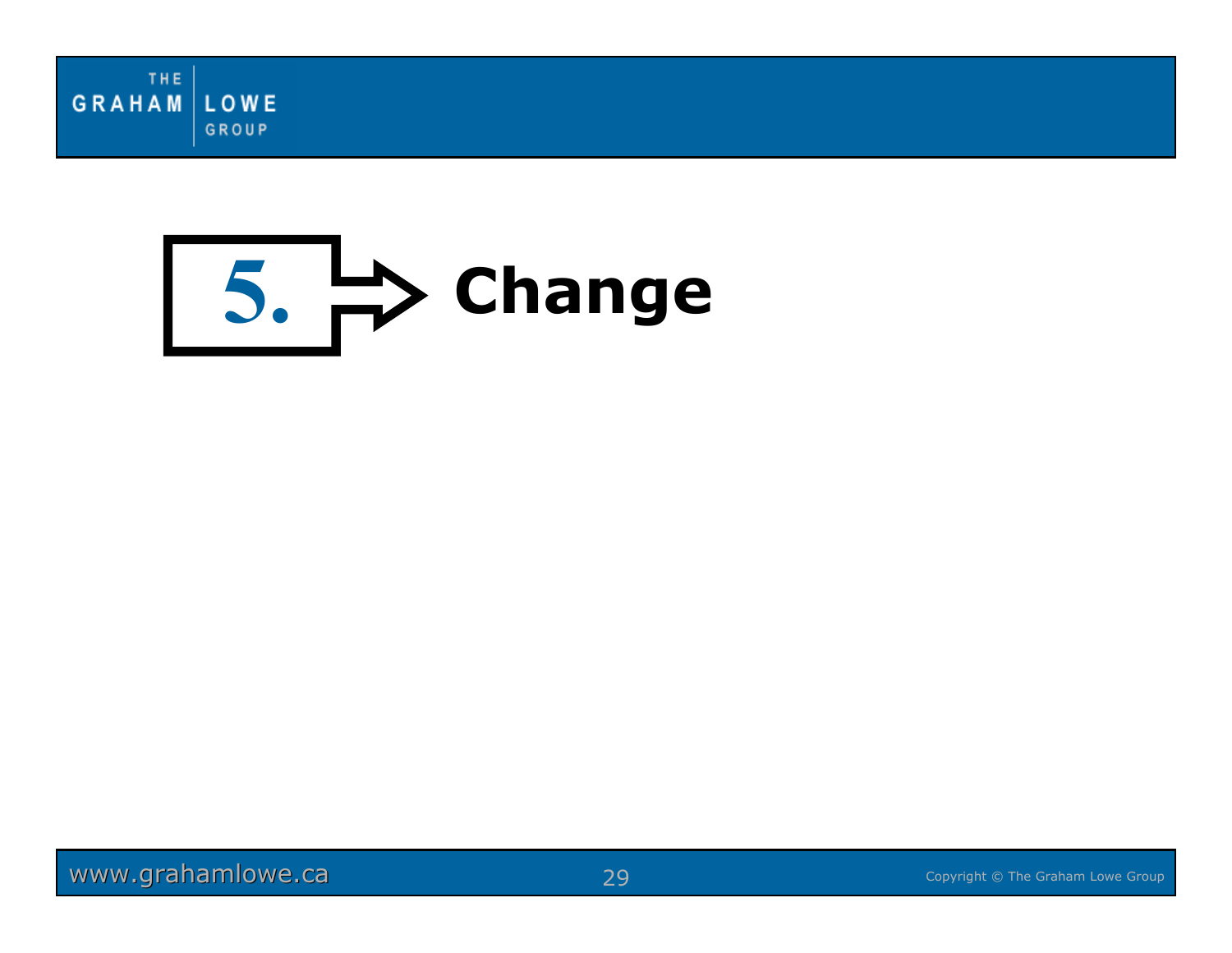

## **Unhealthy change**

*Employees who survived downsizing experienced:*

- Increased job demands and job insecurity
- Decreased job control
- Increased sickness absenteeism (permanent staff)
- Increased presenteeism (temp staff)
- Increased risk of cardiovascular diseaseSource: J. Vahtera et al., "Organizational downsizing, sickness absence, and mortality: 10-town prospective cohort study." *BMJ*, 2004.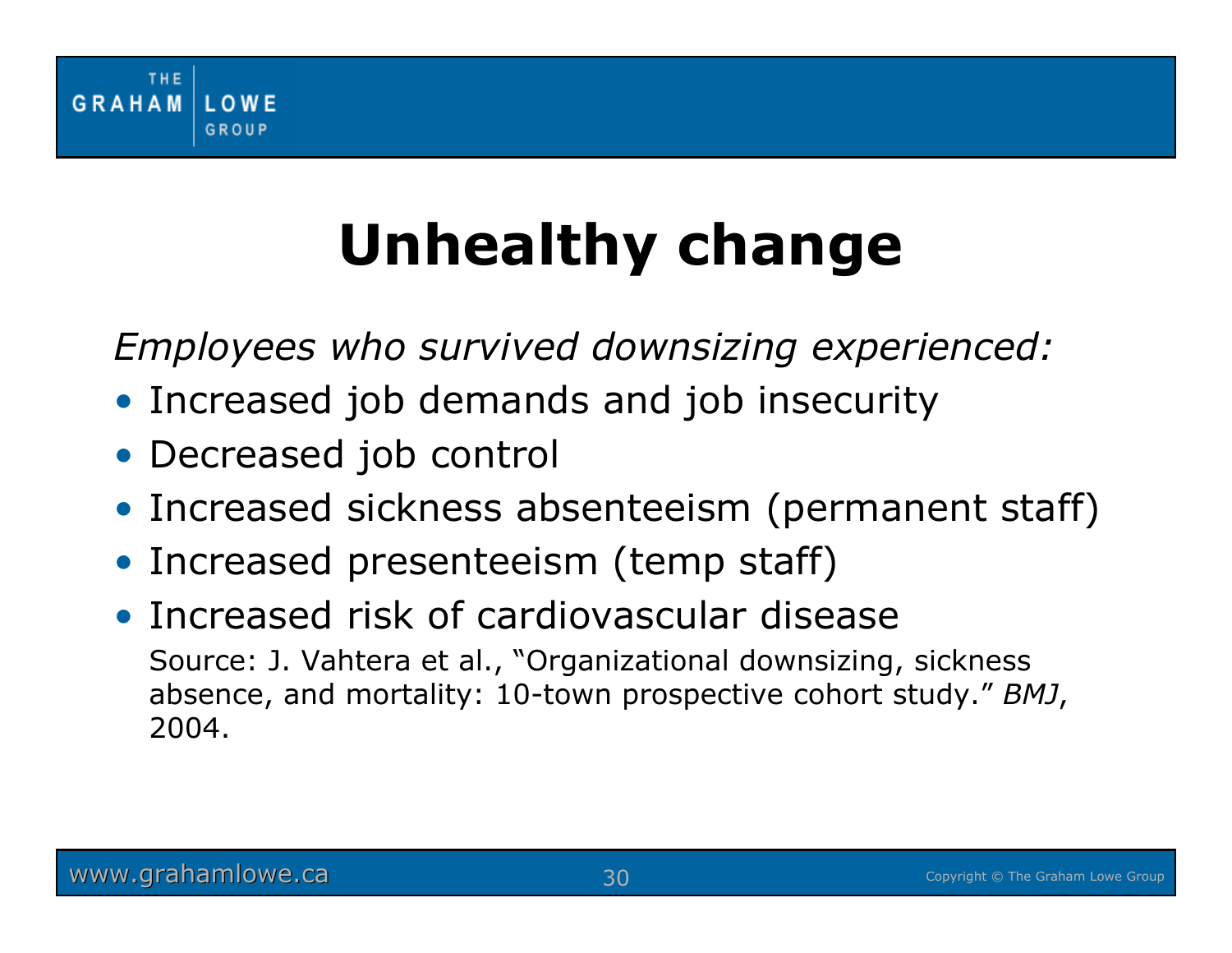

## **Silent killers**

- "Doctors call high cholesterol a 'silent killer' because it blocks arteries with no outward symptoms. Companies, too, have silent killers working below the surface – mutually reinforcing barriers that block strategy implementation and organizational learning."
- Core barrier = "poor vertical communication."

• Source: Michael Beer and Russell Eisenstat, "The silent killers of strategy implementation and learning," *Sloan Management Review* (summer 2000).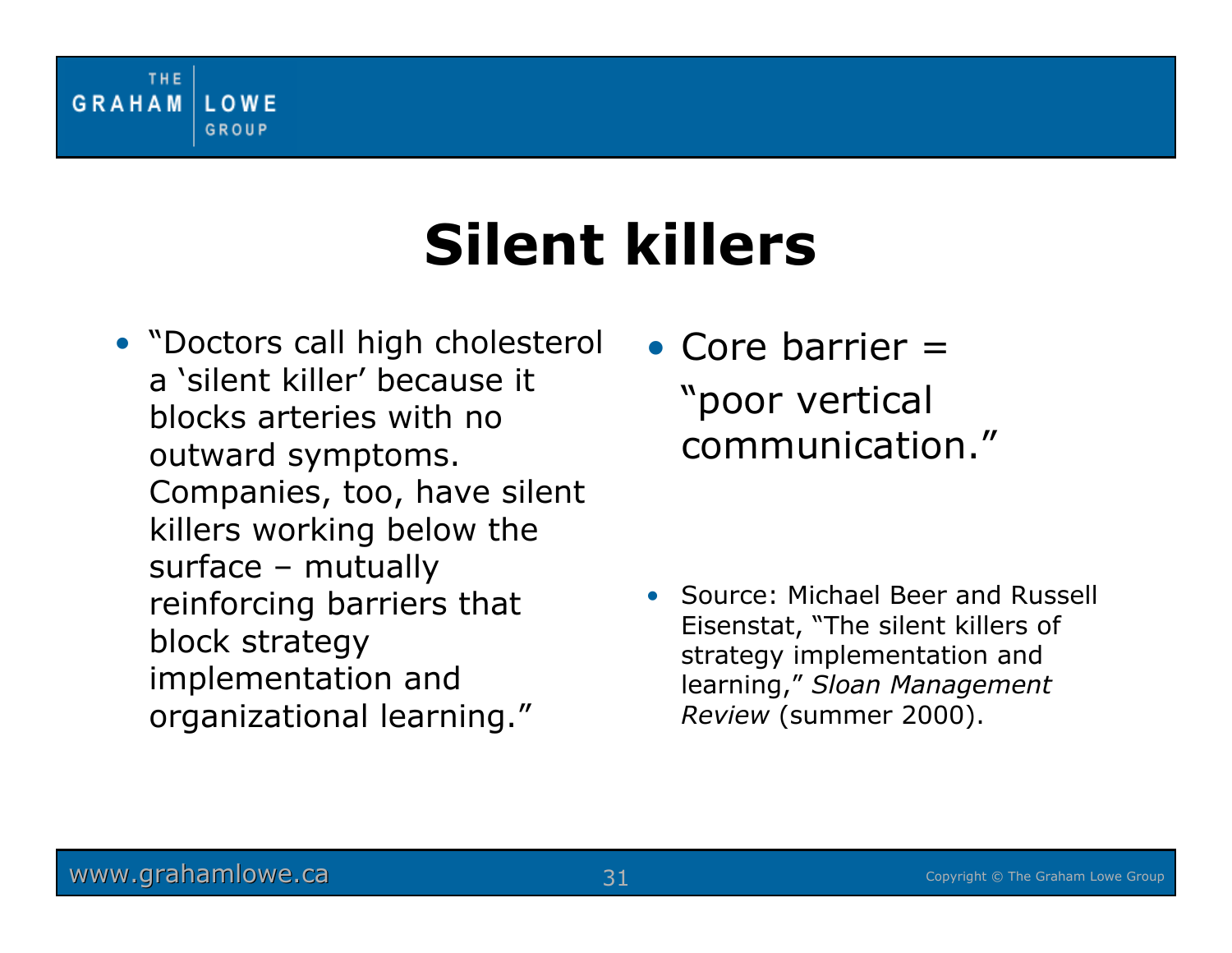## **The change** *process* **matters**

• "If there is one clear result from the research on change management, it is that employee participation increases individual ownership and excitement and, in turn, decreases individual resistance to change. The more people are involved, the more the change effort is their change effort."

Source: M. Tushman, and C.A. O'Reilly III. *Winning Through Innovation : a Practical Guide to Leading Organizational Change and Renewal*. Harvard Business School Press, 1997. p. 200.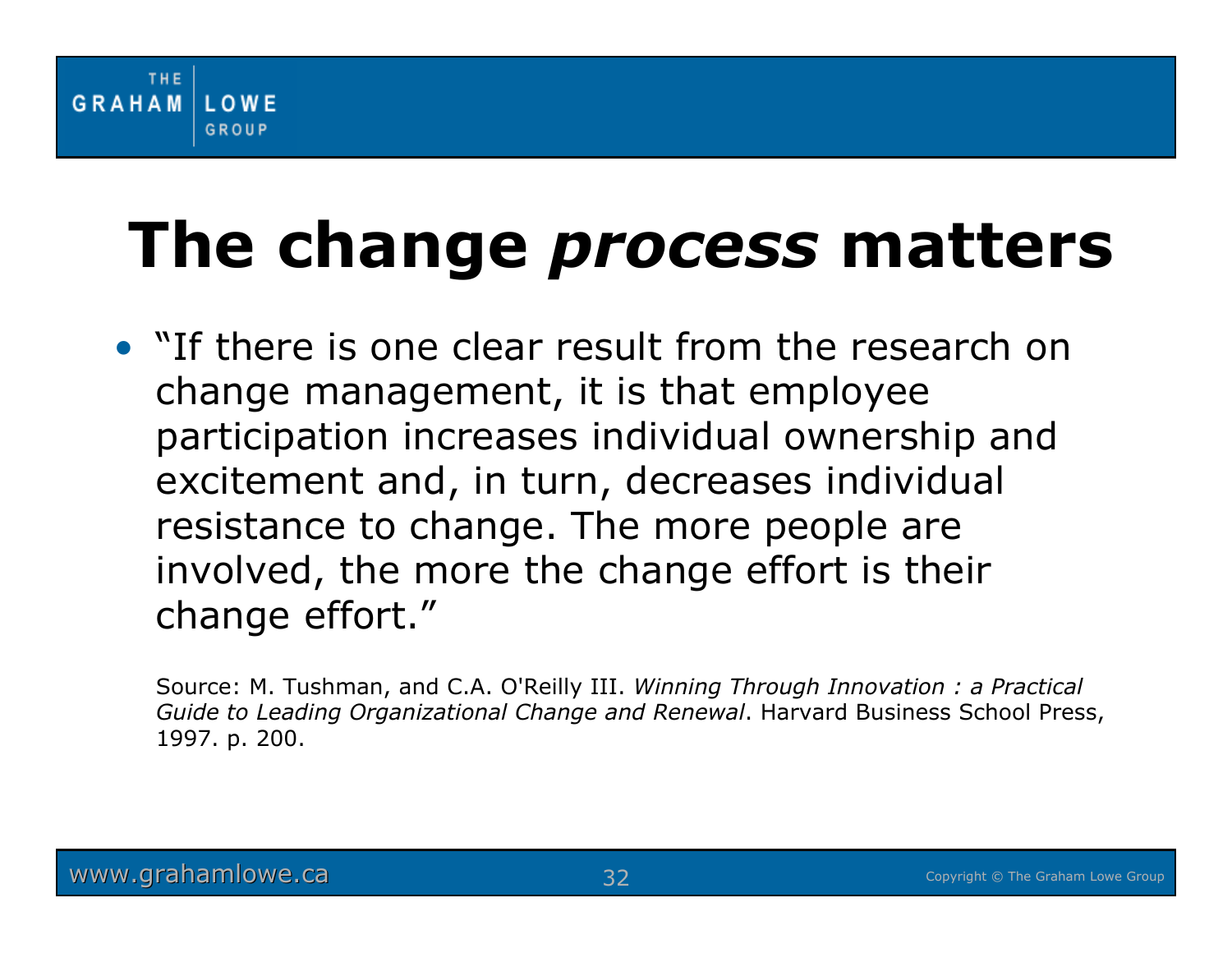

#### **A learning strategy for creating healthier organizations**

#### *Thought Thought <sup>↔</sup> Action*

- Process models the goals
- Vision driven
- Values based
- Strategic focus
- •Top-down & bottom-up
- •Empowerment & engagement
- Not a 'program'!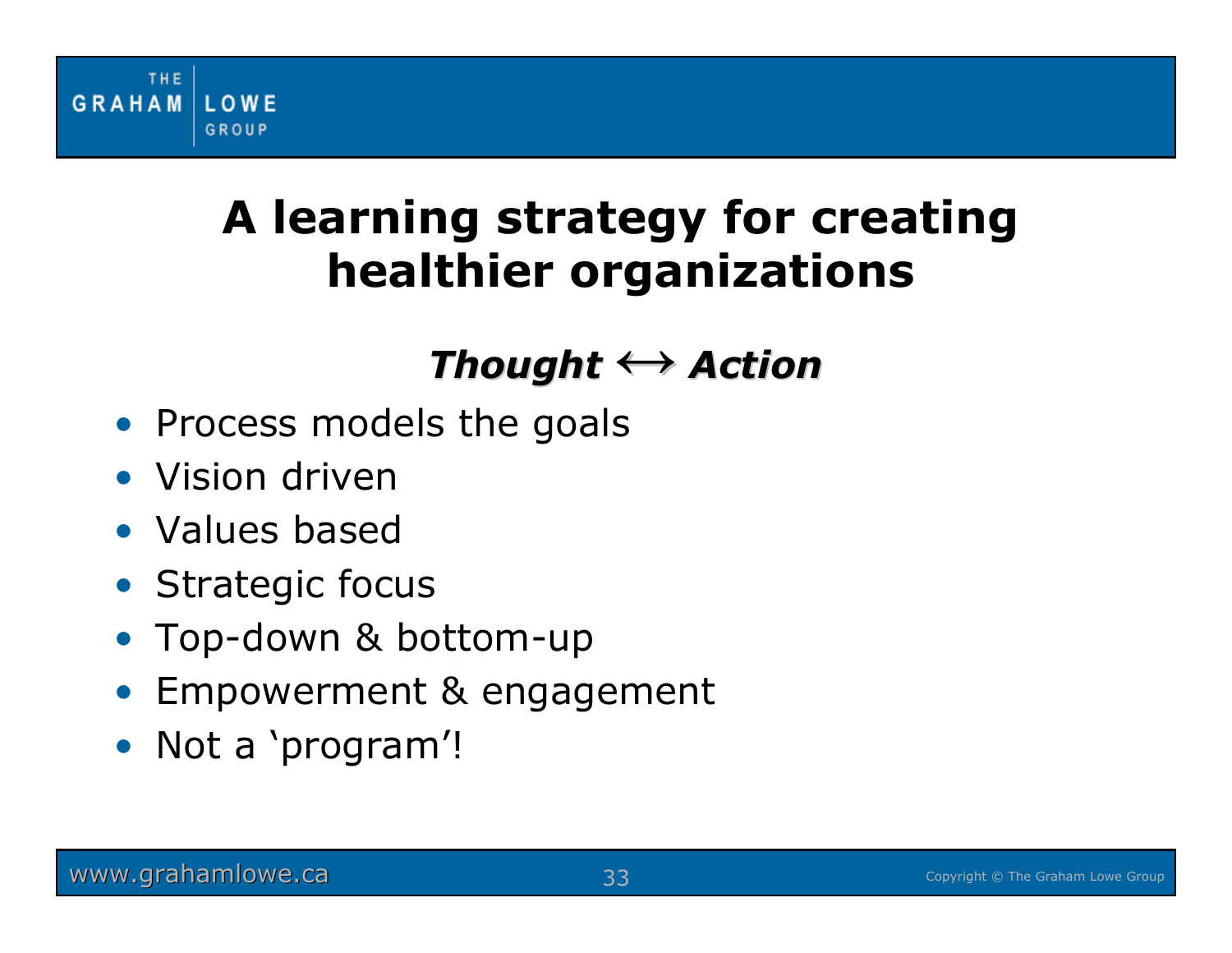## **Avoid over-planning**



www.grahamlowe.ca www.grahamlowe.ca 24 Copyright © The Graham Lowe Group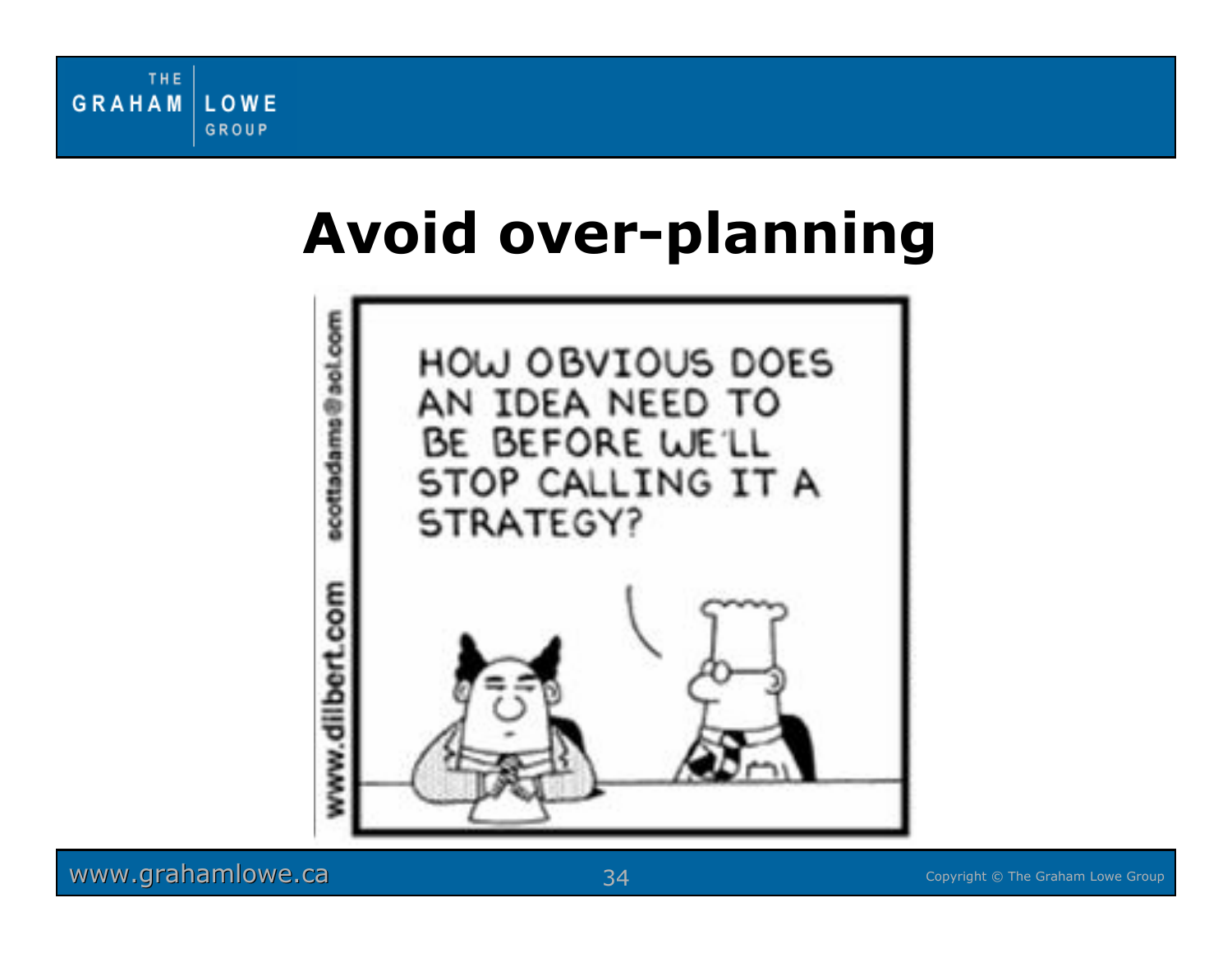

#### **Putting talk into action** *Guiding principles*

- 1. Identify and leverage an organization's strengths
- 2. Find opportunities in existing initiatives and language
- 3. Build people goals into unit/department business plans
- 4. Nurture a culture of excellent communication and collaboration
- 5. Involve staff
- **6.** Create alliances with other change agents